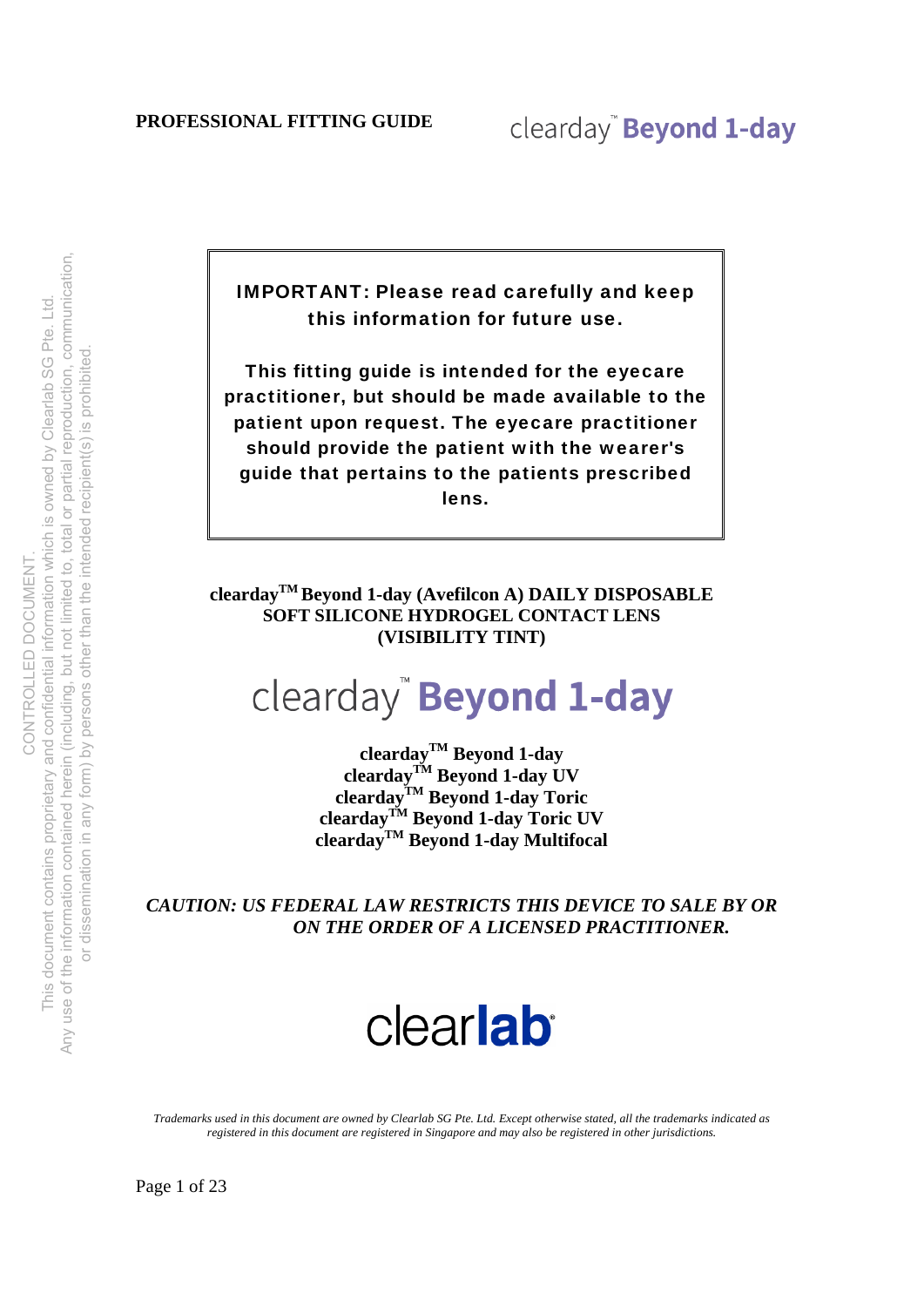### clearday" Beyond 1-day

Table of Contents

Description of Lenses Material Characteristics Action Indications Contraindication Cautions Warnings **Precautions** Adverse Reactions Patient Selection Pre-fitting Examination Trial Lens Evaluation Follow Up Care Toric Fitting Guidelines Multifocal Fitting Guidelines Monovision Fitting Guidelines Lens Handling (in-office cleaning) Recommended wearing schedule Replacement Schedule Emergencies Reporting of adverse reactions How supplied

Any use of the information contained herein (including, but not limited to, total or partial reproduction, communication, Any use of the information contained herein (including, but not limited to, total or partial reproduction, communication, This document contains proprietary and confidential information which is owned by Clearlab SG Pte. Ltd. This document contains proprietary and confidential information which is owned by Clearlab SG Pte. Ltd. or dissemination in any form) by persons other than the intended recipient(s) is prohibited. or dissemination in any form) by persons other than the intended recipient(s) is prohibited CONTROLLED DOCUMENT. CONTROLLED DOCUMENT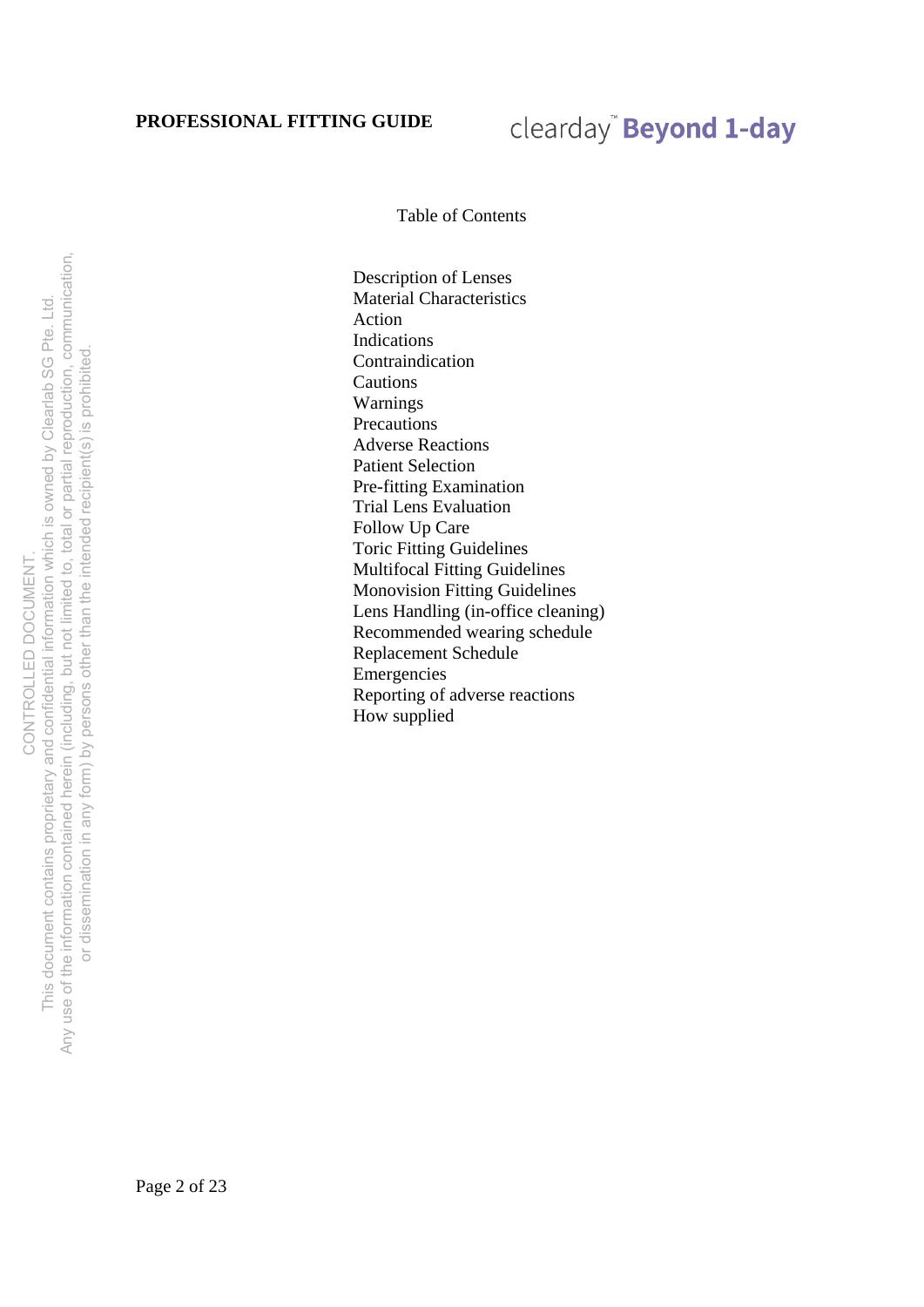#### **Description of Lens:**

The **cleardayTM Beyond 1-day (Avefilcon A**) **Daily Disposable Soft Silicone Hydrogel Contact Lens** is available in spherical, toric and multifocal lens designs. The hydrophilic nature of this material allows the lens to become soft and pliable when immersed in an aqueous solution.

#### **Material Characteristics:**

The non-ionic lens material (**Avefilcon A**), is composed of siloxane containing monomer and macromer. It is cross linked with other hydrophilic monomers and dimethacrylate cross linker. The lenses are incorporated with Reactive Blue 19, a US FDA approved dye for contact lens as handling tint. The **clearday**<sup>TM</sup> Beyond 1-day (Avefilcon A) Daily **Disposable Soft Silicone Hydrogel Contact Lens** consists of 40% **Avefilcon A** and 60% water by weight when immersed in buffered saline solution. The **cleardayTM Beyond 1-day UV**, **cleardayTM Beyond 1-day Toric UV** and **cleardayTM Beyond 1-day Multifocal** contact lenses contain a UV blocking material that blocks UVB and UVA radiation. A -3.00D lens with center thickness of 0.07mm blocks about 96% of UVB rays and about 55% of UVA rays.

UV radiation blockage provided by **cleardayTM Beyond 1-day UV**, **cleardayTM Beyond 1-day toric UV** and **cleardayTM Beyond 1-day Multifocal** will increase for thicker lenses.

#### **WARNING:**

UV-absorbing contact lenses are NOT substitutes for protective UV-absorbing eyewear such sunglasses, because they do not completely cover the eye and surrounding area. Patients should continue to use UV-absorbing eyewear as directed by a licensed eye care professional.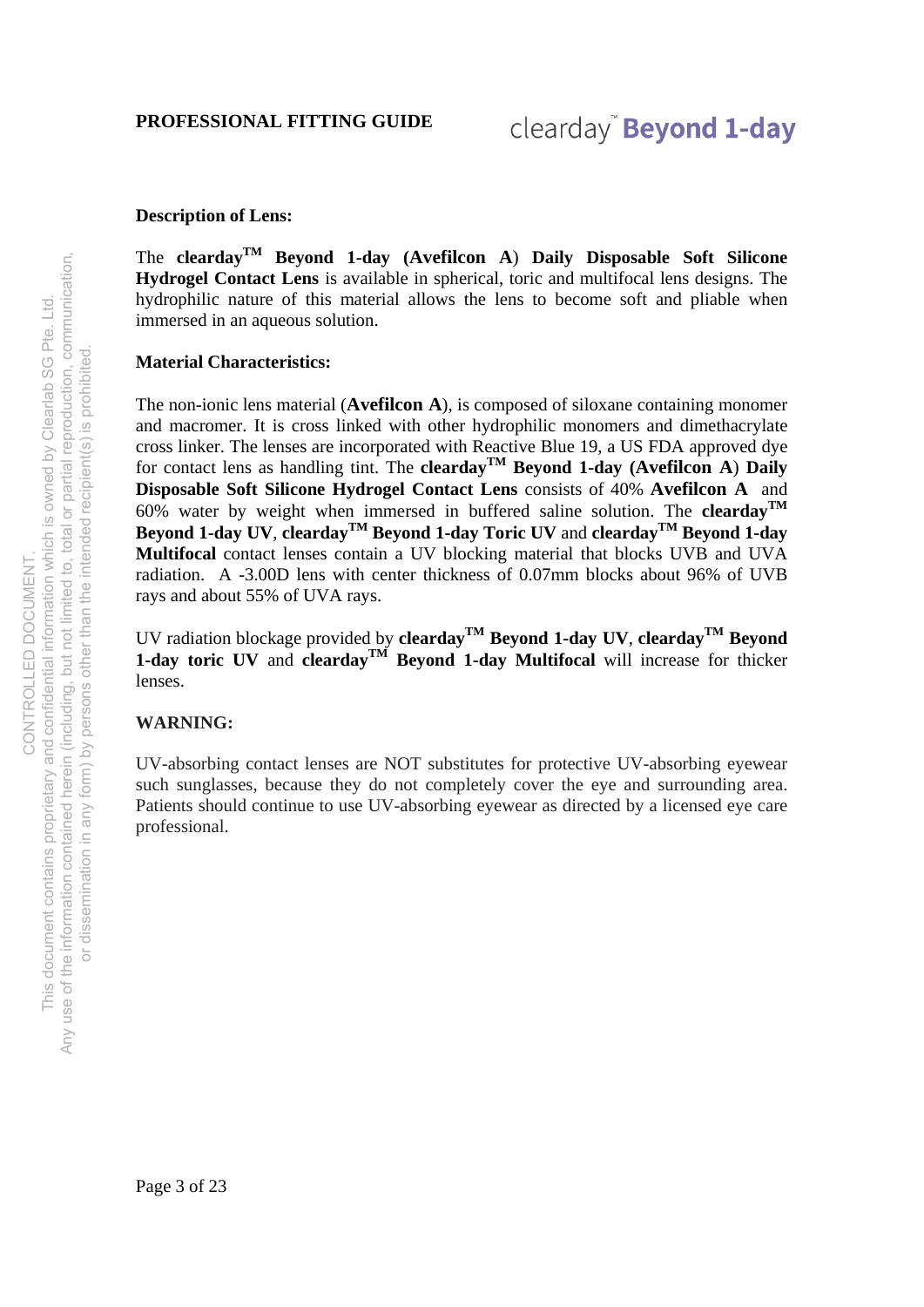### clearday" Beyond 1-day

#### **Figure 1:**

Representative UV transmittance profile of -3.00D **cleardayTM Beyond 1-day UV** or **cleardayTM Beyond 1-day Toric UV** or **cleardayTM Beyond 1-day Multifocal** contact lens.



In the hydrated state, the lens conforms to the curvature of the eye covering the cornea and extending slightly beyond the limbus forming a colorless, transparent optical surface. The hydrophilic properties of the lens require that it is to be maintained in a fully hydrated state in a solution compatible with the eye. If the lens is exposed to air while off the eye, it may become dry and brittle. If this happens, dispose of the lens and replace it with a fresh one.

The hydrophilic characteristics allow aqueous solutions to enter the lens and in its fully hydrated state and the lens is approximately 60% water by weight.

The physical properties of the lens are:

| Refractive Index             | 1.392 (lens without UV blocker) or<br>1.397 (lens with UV blocker)               |
|------------------------------|----------------------------------------------------------------------------------|
| <b>Light Transmission</b>    | $> 95\%$                                                                         |
| <b>Surface Character</b>     | Hydrophilic                                                                      |
| Water Content                | 60%                                                                              |
| Oxygen Permeability          | 88 X 10 <sup>-11</sup> (cm <sup>2</sup> /sec) (ml O <sub>2</sub> / [ml x mm Hg]) |
| The lens Parameters are:     |                                                                                  |
| <b>Spherical Power Range</b> | $-20.00$ to $+20.00$ D                                                           |
| Diameter Range               | 12.00 to 15.00 mm                                                                |
| <b>Base Curve Range</b>      | 7.80 to 10.00 mm                                                                 |
|                              |                                                                                  |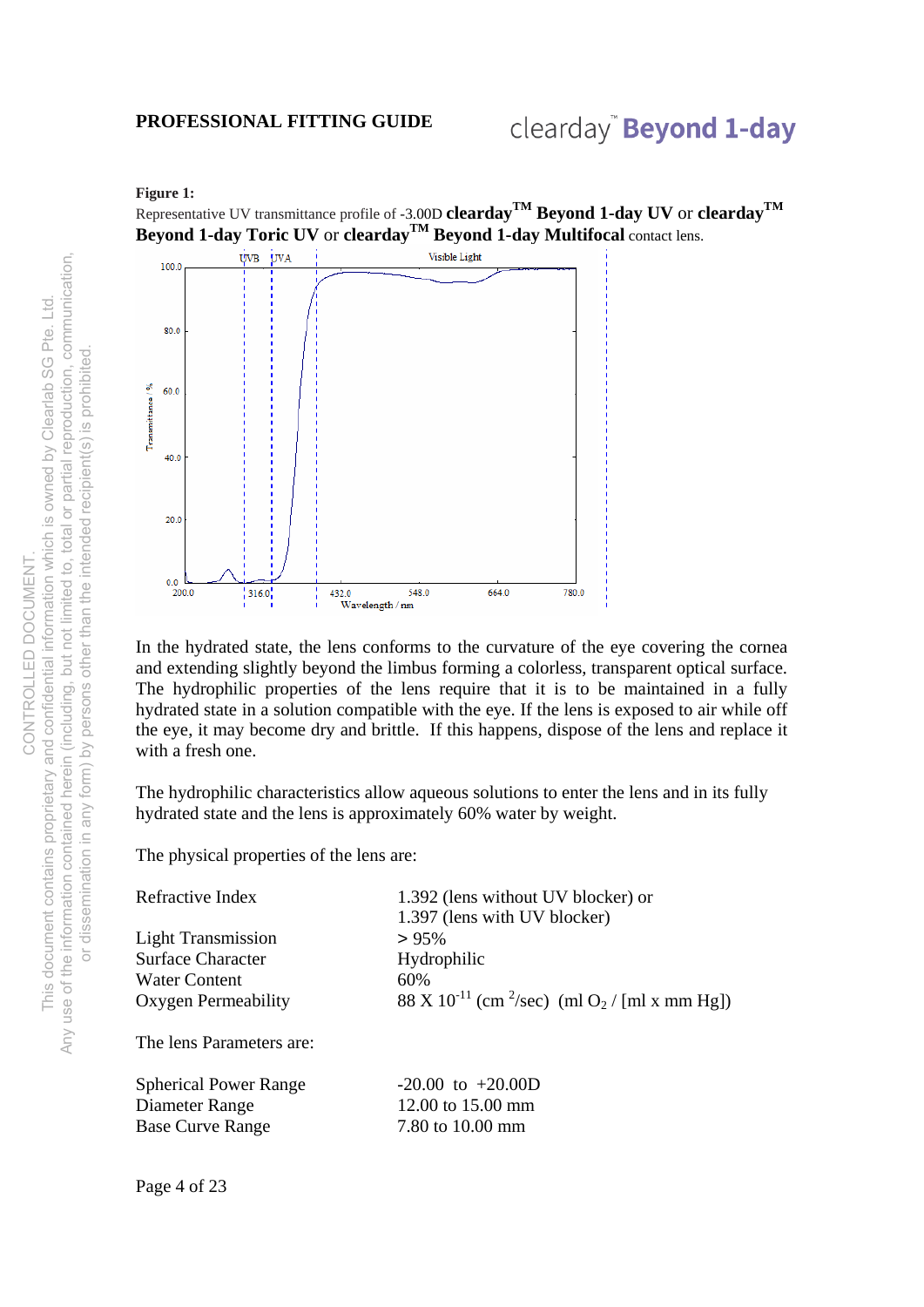### clearday" Beyond 1-day

The **cleardayTM Beyond 1-day** Daily Disposable soft silicone hydrogel contact lenses are available in the following dimensions:

| Diameter:                | 14.1 mm                                          |
|--------------------------|--------------------------------------------------|
| <b>Centre Thickness:</b> | $0.09$ mm $\omega$ -3.00D (varies with power)    |
| Base Curve:              | 8.6 mm, 8.8 mm (for $+4.00$ to $+6.00$ D)        |
| Powers:                  | $0.00$ to $-6.00$ Dioptres in 0.25 D increment   |
|                          | $-6.50$ to $-10.00$ Dioptres in 0.50 D increment |
|                          | $+0.50$ to $+6.00$ Dioptres in 0.25 D increment  |

The **cleardayTM Beyond 1-day UV** Daily Disposable soft silicone hydrogel contact lenses are available in the following dimensions:

| Diameter:                | 14.2 mm (minus), $14.3$ mm (plus)                |
|--------------------------|--------------------------------------------------|
| <b>Centre Thickness:</b> | $0.07$ mm $@-3.00D$ (varies with power)          |
| Base Curve:              | 8.6 mm                                           |
| Powers:                  | $0.00$ to $-6.00$ Dioptres in 0.25 D increment   |
|                          | $-6.50$ to $-12.00$ Dioptres in 0.50 D increment |
|                          | $+0.25$ to $+4.00$ Dioptres in 0.25 D increment  |
|                          | $+4.50$ to $+6.00$ Dioptres in 0.50 D increment  |

The **cleardayTM Beyond 1-day Toric** Daily Disposable soft silicone hydrogel contact lenses are available in the following dimensions:

| Diameter:                | 14.3 mm                                              |  |  |  |
|--------------------------|------------------------------------------------------|--|--|--|
| <b>Centre Thickness:</b> | $0.11$ mm $@-3.00D$ (varies with power)              |  |  |  |
| <b>Base Curve:</b>       | $8.5 \text{ mm}$                                     |  |  |  |
| Powers:                  | $0.00$ to $-6.00$ Dioptres in 0.25 D increment       |  |  |  |
|                          | $-6.50$ to $-8.00$ Dioptres in 0.50 D increment      |  |  |  |
|                          | $+0.25$ to $+4.00$ Dioptres in 0.25 D increment      |  |  |  |
| Cylinder:                | $-0.75D, -1.25D, -1.75D, -2.25D$                     |  |  |  |
| Axis:                    | $10^{\circ}$ to $180^{\circ}$ (in $10^{\circ}$ step) |  |  |  |

The **cleardayTM Beyond 1-day Toric UV** Daily Disposable soft silicone hydrogel contact lenses are available in the following dimensions:

| $14.3 \text{ mm}$                                    |
|------------------------------------------------------|
| $0.099$ mm $@-3.00D$ (varies with power)             |
| 8.7 mm                                               |
| $0.00$ to $-6.00$ Dioptres in 0.25 D increment       |
| $-6.50$ to $-8.00$ Dioptres in 0.50 D increment      |
| $+0.25$ to $+4.00$ Dioptres in 0.25 D increment      |
| $-0.75D, -1.25D, -1.75D, -2.25D$                     |
| $10^{\circ}$ to $180^{\circ}$ (in $10^{\circ}$ step) |
|                                                      |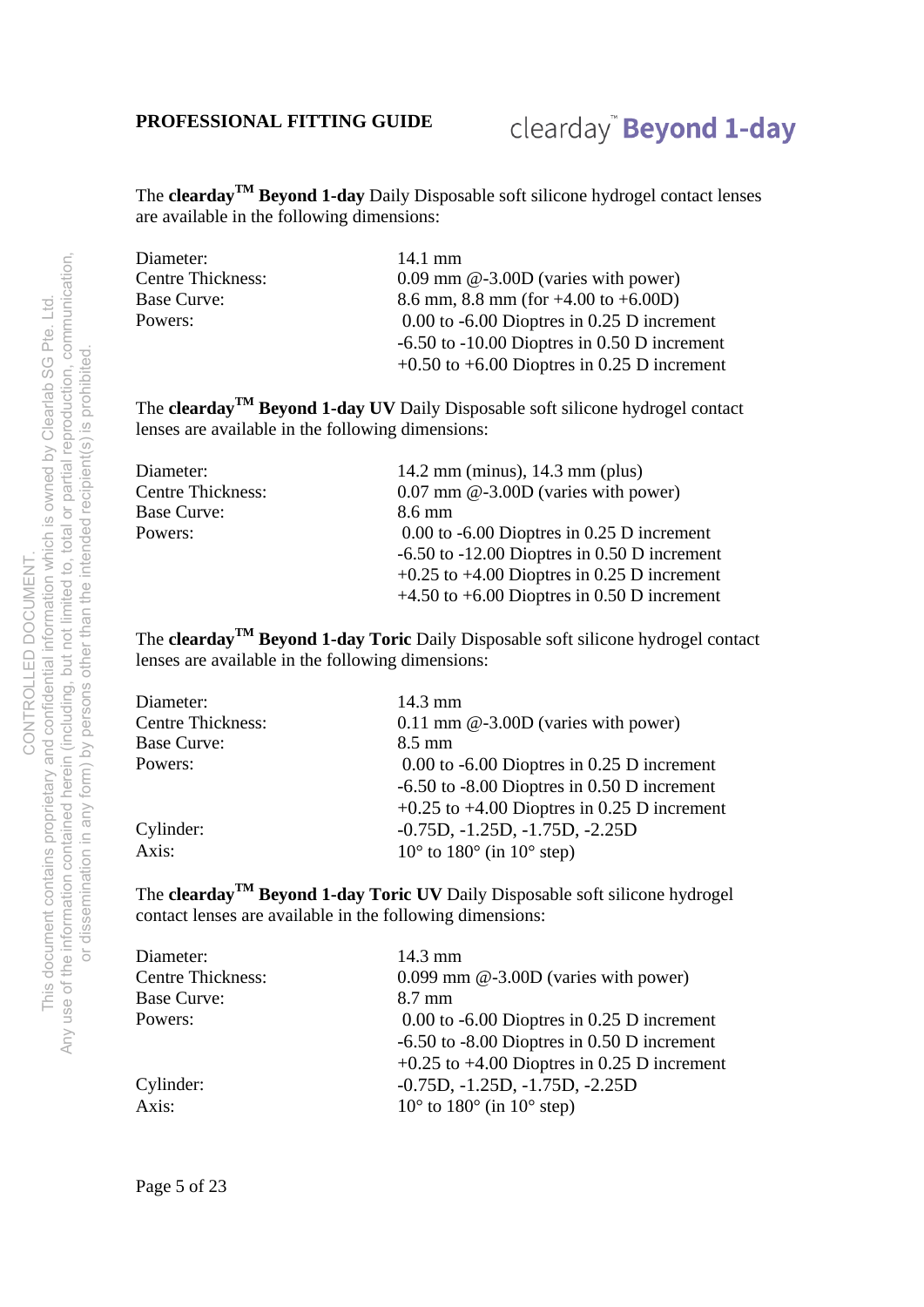### clearday<sup>"</sup> Beyond 1-day

The **cleardayTM Beyond 1-day Multifocal** Daily Disposable soft silicone hydrogel contact lenses are available in the following dimensions:

| Diameter:                | $14.2 \text{ mm}$                               |
|--------------------------|-------------------------------------------------|
| <b>Centre Thickness:</b> | $0.09$ mm $@-3.00D$ (varies with power)         |
| <b>Base Curve:</b>       | $8.7 \text{ mm}$                                |
| Powers:                  | $0.00$ to $-6.00$ Dioptres in 0.25 D increment  |
|                          | $-6.50$ to $-8.00$ Dioptres in 0.50 D increment |
|                          | $+0.25$ to $+4.00$ Dioptres in 0.25 D increment |
| <b>ADD</b> Powers:       | $+1.00D, +1.50D, +2.00D, +2.50D$                |

#### **ACTION:**

In its hydrated state, the **cleardayTM Beyond 1-day (Avefilcon A**) **Daily Disposable Soft Silicone Hydrogel Contact Lens**, when placed on the cornea, acts as a corrective refracting medium (except for plano lenses) to focus light rays on the retina.

#### **INDICATIONS (USES):**

The **clearday**<sup>TM</sup> Beyond 1-day UV, **clearday**<sup>TM</sup> Beyond 1-day Toric UV and **cleardayTM Beyond 1-day Multifocal** for daily wear contains a UV Blocker to help protect against transmission of harmful UV radiation to the cornea and into the eye.

The **cleardayTM Beyond 1-day** and **cleardayTM Beyond 1-day UV** Daily Disposable Soft Silicone Hydrogel Contact Lens is indicated for daily wear single use only for the optical correction (except for plano lenses) of refractive ametropia (myopia and hyperopia) in phakic or aphakic persons with non-diseased eyes who may have 1.00D or less of astigmatism.

The **cleardayTM Beyond 1-day Toric** and **cleardayTM Beyond 1-day Toric UV** Daily Disposable Soft Silicone Hydrogel Contact Lens is indicated for daily wear single use only for the optical correction of refractive ametropia (myopia and hyperopia) in phakic or aphakic persons with non-diseased eyes who may have 7.00D or less of astigmatism.

The **cleardayTM Beyond 1-day Multifocal** Daily Disposable Soft Silicone Hydrogel Contact Lens is indicated for daily wear single use only for the optical correction of refractive ametropia (myopia and hyperopia) and/or presbyopia in phakic or aphakic persons with non-diseased eyes who may have 1.00D or less of astigmatism.

The lens is intended to be worn once and then discarded at the end of each wearing period on a daily basis. The patient should be instructed to start the next wearing period with a new lens.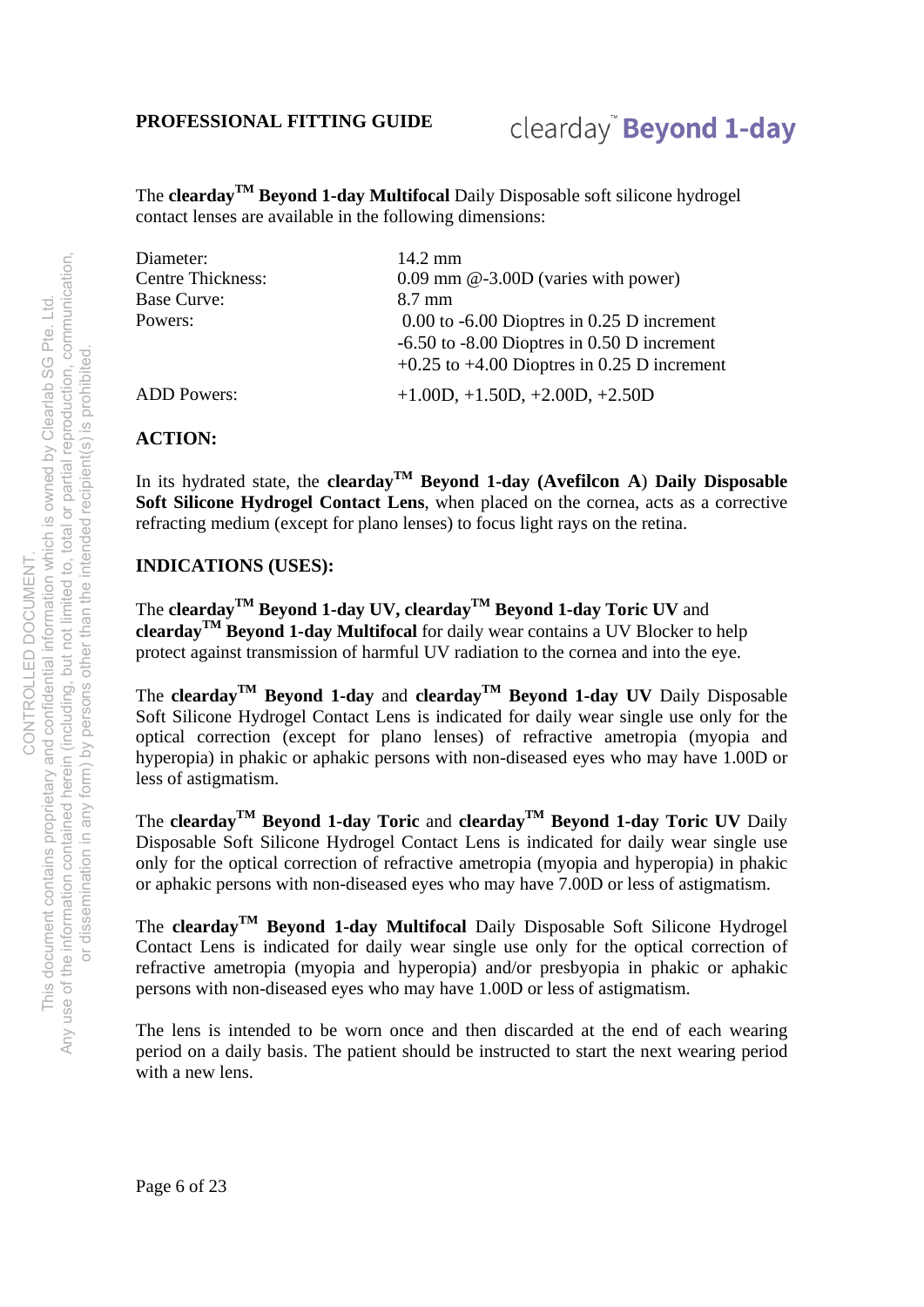#### **CONTRAINDICATIONS (REASONS NOT TO USE):**

DO NOT USE the **cleardayTM Beyond 1-day (Avefilcon A**) **Daily Disposable Soft Silicone Hydrogel Contact Lens** when any of the following conditions are present:

- Acute and subacute inflammation or infection of the anterior chamber of the eye.
- Any eye disease, injury, or abnormality that affects the cornea, conjunctiva, or eyelids.
- Severe insufficiency of lacrimal secretion (dry eyes).
- Corneal hypoesthesia (reduced corneal sensitivity), if not-aphakic.
- Any systemic disease that may affect the eye or be exaggerated by wearing contact lens.
- Allergic reactions of ocular surfaces or adnexa that may be induced or exaggerated by wearing contact lens or use of contact lens solutions.
- Any active corneal infection (bacterial, fungi, or viral).
- If eyes become red or irritated.
- Patients unable to follow lens care regimen or unable to obtain assistance to do so.
- Advise patient not to wear **cleardayTM Beyond 1-day (Avefilcon A**) **Daily Disposable Soft Silicone Hydrogel Contact Lens** while sleeping.
- Patient with history of recurring eye or eyelid infections, adverse effects associated with contact lens wear, intolerance or abnormal ocular response to contact lens wear.

#### **CAUTION:**

Due to the small number of patients enrolled in clinical investigations of lenses, all refractive powers, design configurations, or lens parameters available in the lens material were not evaluated in significant numbers. Consequently when selecting an appropriate lens design and parameter, the eyecare practitioner should consider all characteristics of the lens that can affect lens performance and ocular health, including oxygen permeability, wettability, central and peripheral thickness and optic zone diameter.

The potential impact of these factors on the patient's ocular health must be carefully weighed against the patient's need for refractive correction. Therefore the continuing ocular health of the patient and the lens performance on the eye should be carefully monitored by the prescribing eyecare practitioner.

#### **WARNINGS:**

Please reference Warnings in the Package Insert included in this submission.

#### **PRECAUTIONS:**

Please reference Precautions in the Package Insert included in this submission.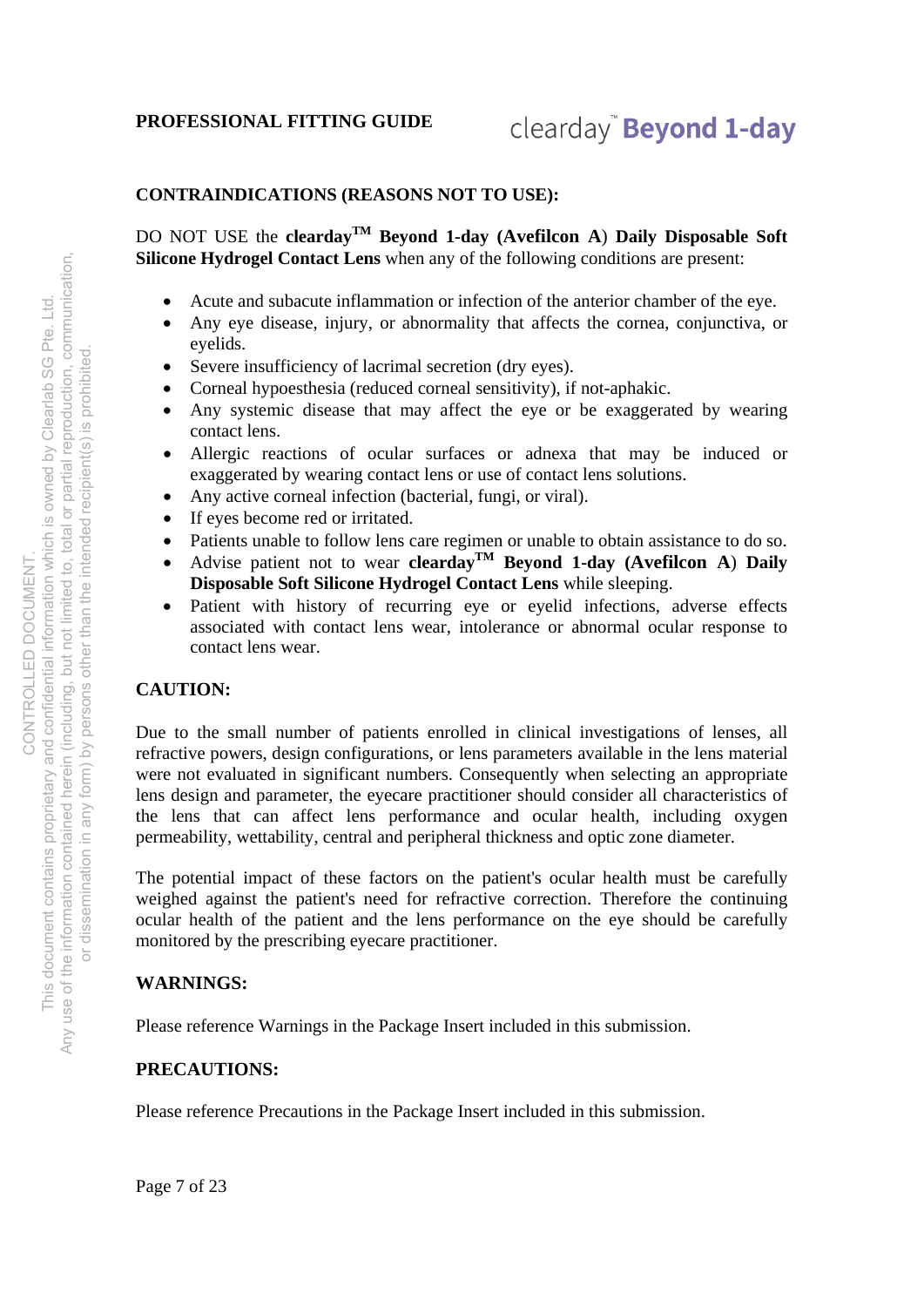### clearday<sup>"</sup> Beyond 1-day

#### **ADVERSE REACTIONS:**

Please reference Adverse Reactions in the Package Insert included in this submission.

#### **PATIENT SELECTION:**

Patients selected to wear these lenses should be chosen based on:

- Motivation to wear lenses
- General health
- Ability to follow instructions regarding lens handling and wearing
- Ability to adhere to a recommended care regimen
- Ability to understand the benefits and risk of lens wear

Patients who do not meet the above criteria should not be provided with **cleardayTM Beyond 1-day (Avefilcon A**) **Daily Disposable Soft Silicone Hydrogel Contact Lens.** Patient communication is vital, because it relates not only to patient selection, but also to ensuring patient compliance. All necessary steps in lens care and all precautions and warnings should be discussed and understood by the patient. *(Review Package Insert with the patient.)*

#### **Pre-fitting Examination:**

A thorough case history is crucial to determine patient's needs and expectations as well as rule out contraindications to contact lens wear described in the Package Insert.

The initial selection of trial lens should be preceded by a complete eye examination that includes, but is not limited to, the measurement of distance and near visual acuity, distance and near refractive prescription, keratometry and slit lamp examination.

#### **Trial Lens Evaluation:**

Following initial power selection, a trial lens should be placed on the eye for assessment of lens fit and comfort, and final power verification.

#### **1. Initial Power Selection**

A spectacle refraction should be performed to establish the patient's baseline refractive status and to guide in the selection of the appropriate lens power. The spherical equivalent refraction is determined as follows:

Spherical Equivalent = Sphere power + Cylinder Power/2

Example: Spectacle Rx:  $-2.50D -1.00 \times 180$ 

Spherical Equivalent:  $-2.50D + -0.50D = -3.00D$ 

Remember to compensate for vertex distance if the refraction is greater than  $\pm 4.00D$ .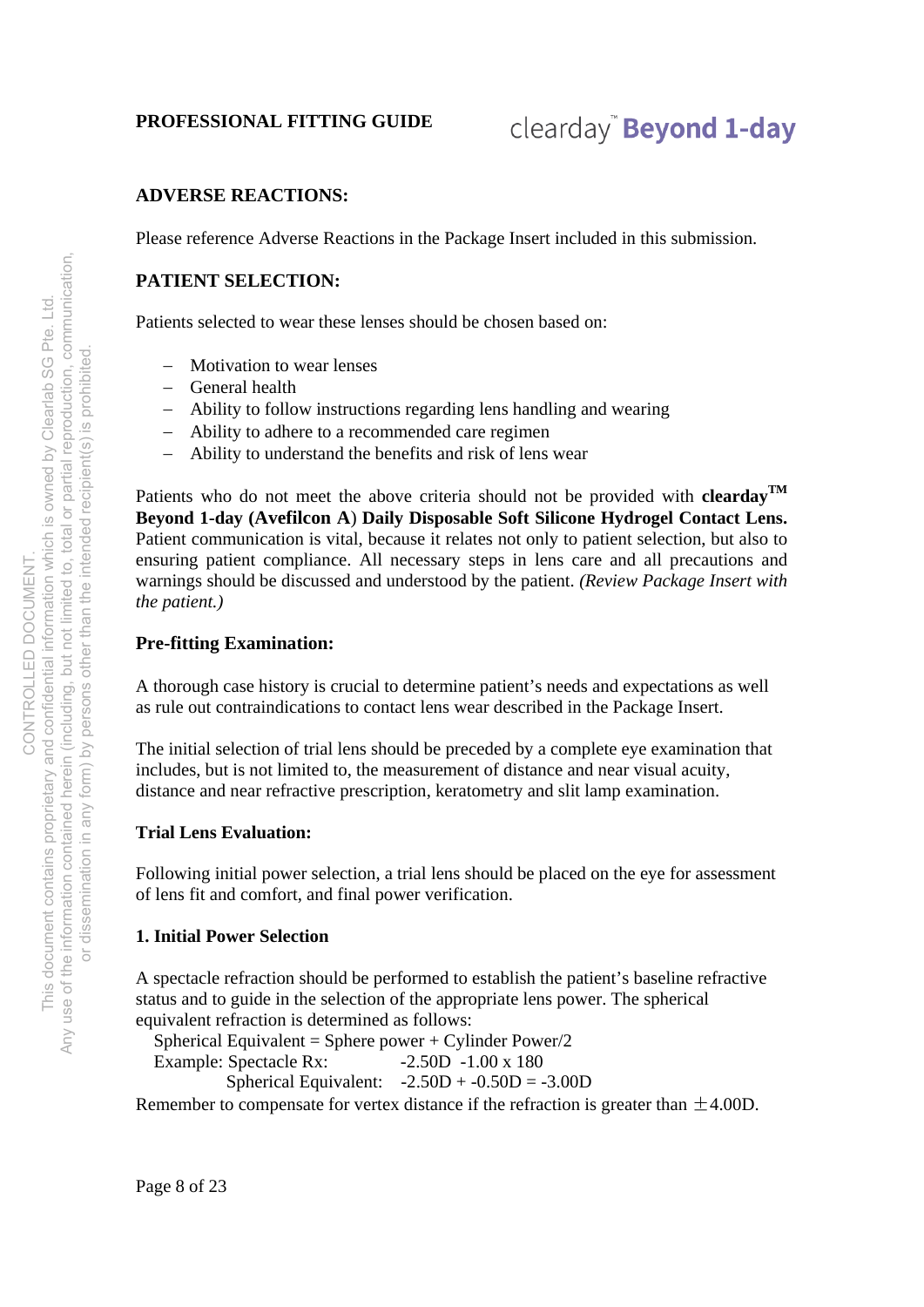### clearday<sup>"</sup> Beyond 1-day

#### **2. Trial Lens Fitting**

The trial lens should be placed on each of the patient's eyes. Allow the lenses to settle on the eyes for approximately 5 to 10 minutes. This allows time for the patient to adapt to the lenses and time for the lens to equilibrate.

#### **1) Criteria of a Well-Fitted Lens**

The criteria of a well fitted lens is one which centers easily after a blink, bridges the limbus and extends onto the sclera about 1.25mm, lags downward about 1.0 to 1.5 mm on upward gaze and does not move excessively as a result of blinking or exaggerated eye movements.

After the trial lens has settled on the eye (5-10 minutes), manipulate the lens using lid pressure and observe for indications of excessive tightness. The lens should move freely and easily with slightest pressure and return to the centered position when released.

Movement of the lens on the eye is very important in assessing the fit and performance of the lens. In primary gaze, slight vertical post-blinking lens movement should occur. On upward gaze, the lens should sag approximately 1-1.5 mm.

#### **2) Characteristics of a Tight (Steep) Lens**

A tight (steep) lens does not move easily on the cornea with slight pressure.

#### **3) Characteristics of a Loose (Flat) Lens**

A loose (flat) lens sags more than 2.0 mm on upward gaze.

#### **3. Final Lens Power**

After the characteristics of a well-fitted lens have been satisfied, the spherical overrefraction should be combined with the trial lens power to determine the final lens prescription.

Example: Trial Lens: -5.00D Over-refraction: -0.25D Final Lens Power: -5.25D

If vision is acceptable, perform a slit lamp examination to assess adequate fit (centration and movement). If fit is acceptable dispense the lenses instructing the patient to return in one week for assessment.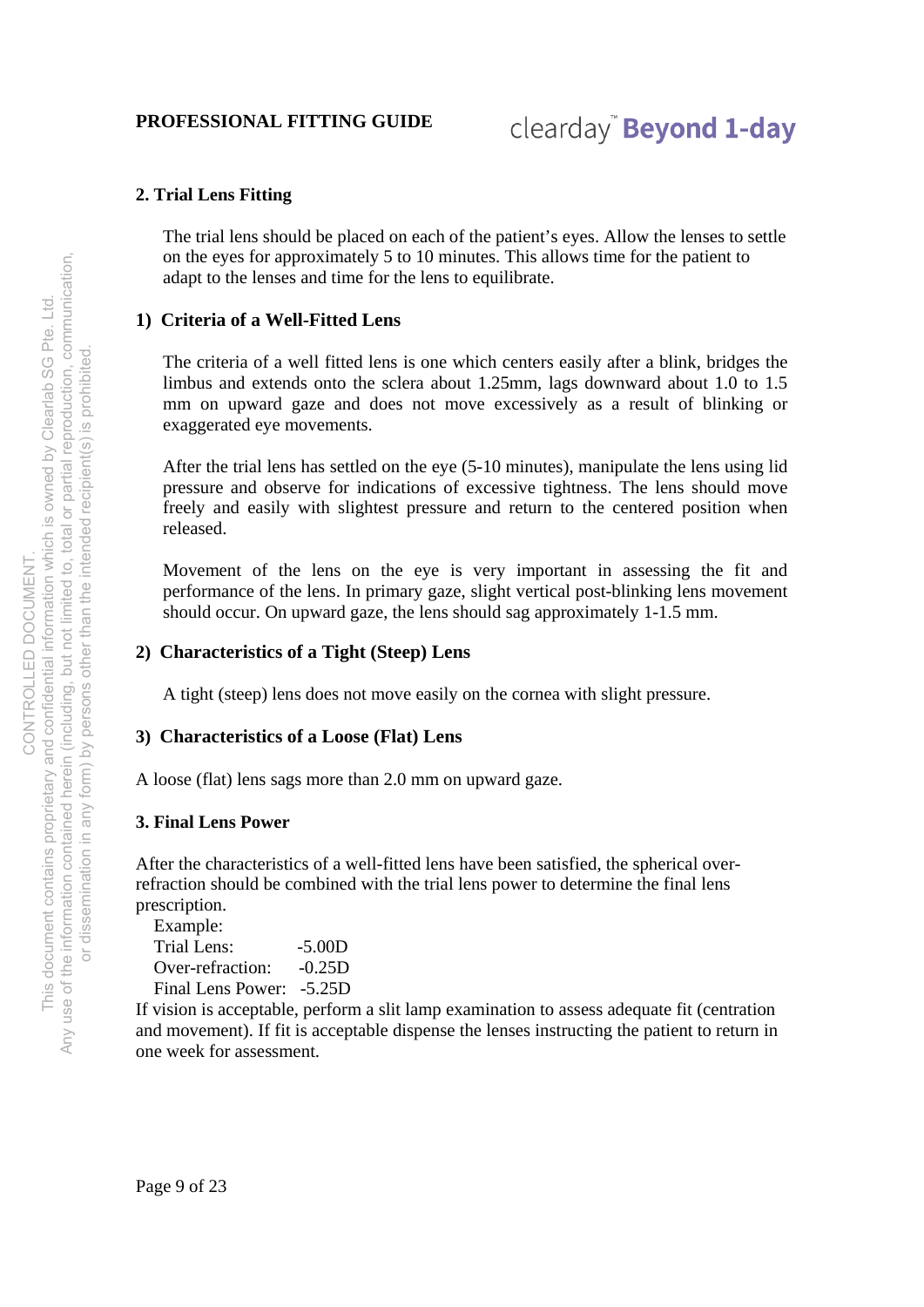#### **FOLLOW-UP CARE:**

- 1. Follow-up examinations are recommended by the eyecare practitioner, they are necessary to ensure continued successful contact lens wear.
- 2. Prior to a follow up examination, the contact lens should be worn for at least one continuous hour and the patient should be asked to identify any problems which might be occurring related to contact lens wear.
- 3. With lenses in place on the eyes, evaluate the fitting performance to assure the criteria of a well-fitted lens continue to be satisfied. Examine the lenses closely for surface deposition and/or damage.
- 4. After the lens removal, conduct a thorough bio-microscopy examination.
	- a. The presence of vertical corneal striate in the posterior central cornea and/ or cornea neovascularization is indicative of excessive corneal edema.
	- b. The presence of corneal staining and*/* or limbal-conjunctival hypereremia can be indicative of an unclean lens, a reaction to solution preservatives, excessive lens wear and/ or a poorly fitting lens.
	- c. Papillary conjunctival changes may be indicative of an unclean and *I* or damaged lens.

If any of the above observations are considered as abnormal, various professional judgments are necessary to alleviate the problem and restore the eye to its optimal conditions. If the **Criteria of a Well-Fitted Lens** is not satisfied during any follow-up examinations, the patient should be refitted with a more appropriate lens.

#### **FOLLOW** - **UP EXAMINATIONS**

- Within one week of lens dispensing
- After three weeks of lens wear
- After seven weeks of lens wear
- After each six month period of lens wear

#### **Toric Fitting Guidelines**

Although most aspects of the fitting procedure are identical for all types of soft contact lenses, including torics, there are some additional steps and/or rules to follow to assure the proper fit of toric lenses.

The only new steps that must be followed for **clearday**<sup>TM</sup> Beyond 1-day Toric and **cleardayTM Beyond 1-day Toric UV** Daily Disposable soft contact lenses are that you must determine the stability, repeatability and drift angle of the lens axis so that you can prescribe the correct lens axis for your patient.

**1. How to determine Lens Cylinder and Axis Orientation for cleardayTM Beyond 1-day Toric and cleardayTM Beyond 1-day Toric UV Daily Disposable soft silicone hydrogel contact lenses.** 

Page 10 of 23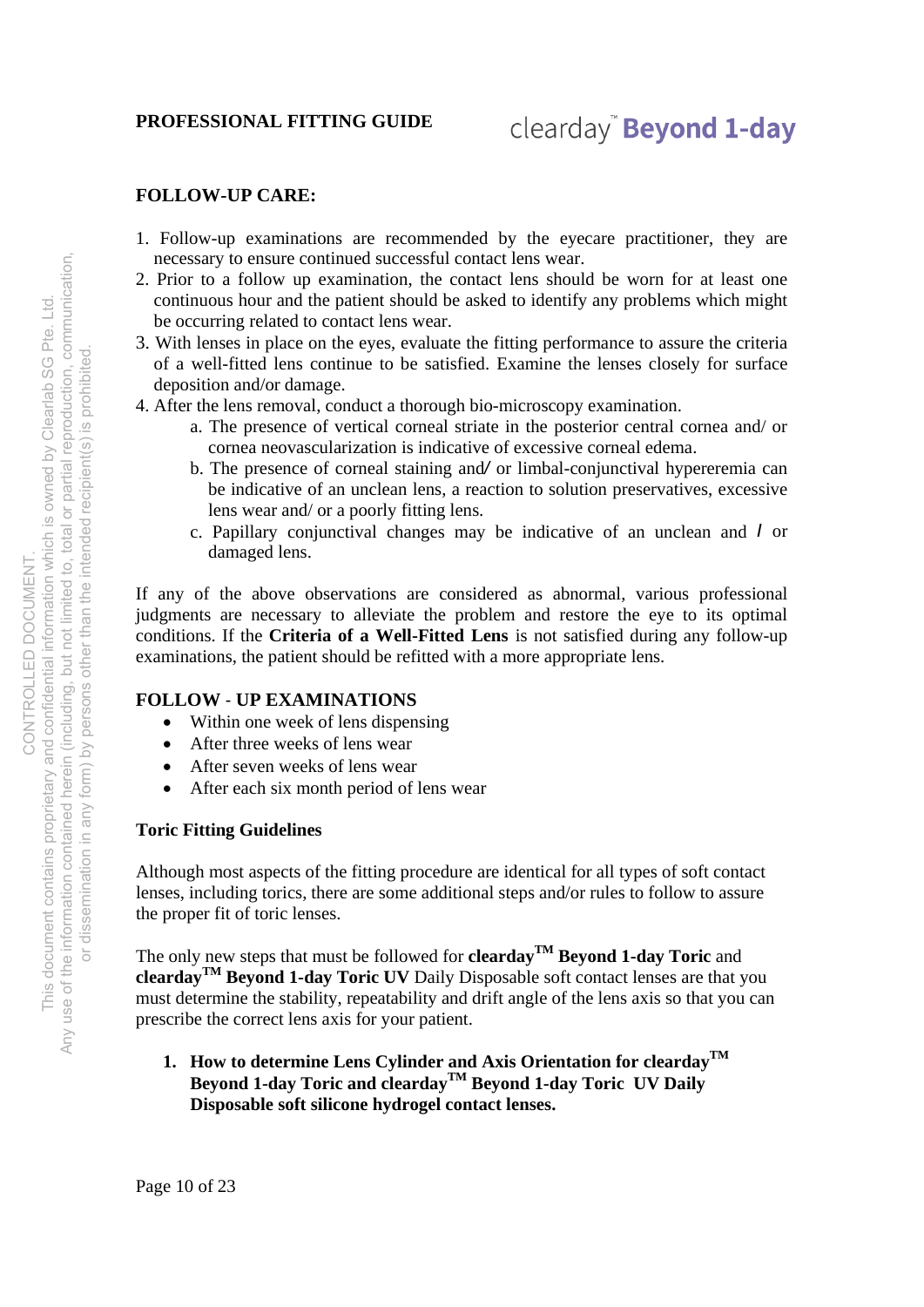#### 1) Locate the Orientation Mark

To help determine the proper orientation of the toric lens, you'll find one mark about 1mm from the lens edge representing the vertical position of the lens at 6 o'clock. You'll need a biomicroscope and a 1mm or 2mm parallelpiped to highlight the mark when the lens is fitted to the eye. There are a number of techniques which you can use to improve the visibility of the 6 o'clock mark. With your parallelpiped and medium magnification (10x or 15x), slowly pan down the lens, looking just below the direct illumination at the retroilluminated area. Backlighting the mark this way should make it more visible. Sometimes manipulating the lower lid may be necessary to uncover the mark.

2) Observe Lens Rotation and Stability

Observe the position and stability of the 6 o'clock mark. The 6 o'clock mark is not a "must" however; the absolute requirement is that the axis position be stable and repeatable.

The mark may stabilize somewhat left or right (drift) of the vertical meridian and still enable you to fit a toric lens for that eye, as long as the lens always returns to the same "drift axis" position after settling. The deviation can be compensated for in the final prescription. Your objective is to ensure that whatever position the initial lens assumes near 6 o'clock, this position must be stable and repeatable. With full eye movement or heavy blink, you may see the marks swing away, but they must return quickly to the original stable position. If the lens does not return quickly, you may need to select a different lens.

#### Assessing Rotation

Imagine the eye as a clock dial and every hour represents a 30o interval. If the orientation mark of the initial lens stabilizes somewhat left or right of the vertical position, the final lens will orient on the eye with the same deviation. You can use an axis reticule in the slit lamp or use a line-scribed lens in a spectacle trial frame to measure or estimate the "drift angle" of the cylinder axis.

To compensate for this "drift", measure or estimate the "drift", then add or subtract it from the refractive axis to determine the correct cylinder axis. Use the LARS (Left Add, Right Subtract) method to determine which direction to compensate.

#### **2.** How to determine the Final Lens Power for clearday<sup>TM</sup> Beyond 1-day Toric **and cleardayTM Beyond 1-day Toric UV Daily Disposable soft silicone hydrogel contact lenses.**

When the diagnostic lens has its axis aligned in the same meridian as the patient's refractive axis, a spherocylindrical over-refraction may be performed and visual acuity determined. However, in the case of crossed axes, such as

or dissemination in any form) by persons other than the intended recipient(s) is prohibited.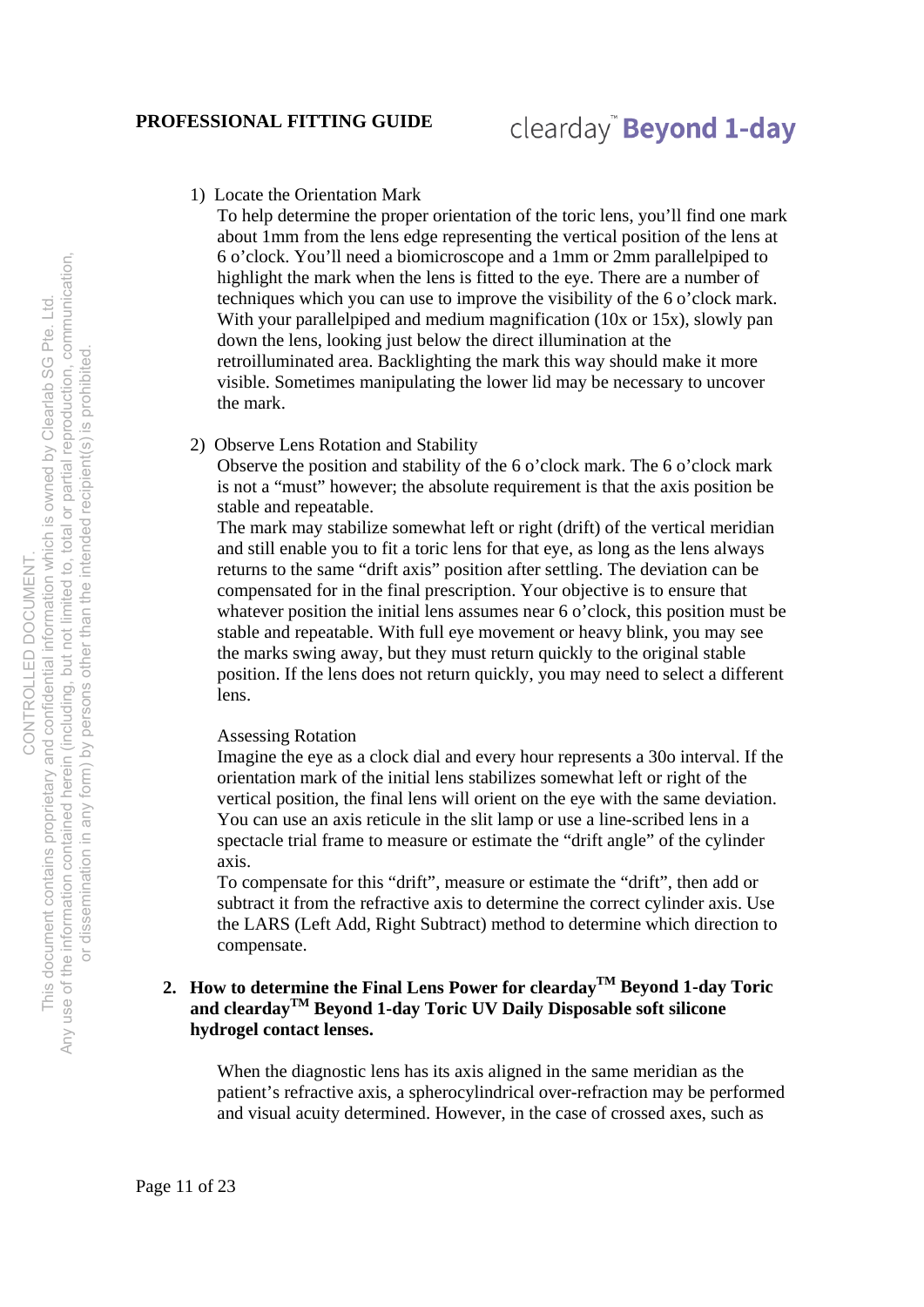when the diagnostic lens axis is different from the patient's refractive axis, it is not advisable to over-refract because of the difficulty in computing the resultant power.

In fitting contact lenses, it is customary to prescribe the full power in the sphere. In the cylinder, however, any lens rotation is visually disturbing to the patient, so it's more practical to prescribe as weak a cylinder as possible. So, here is how to determine the final lens power.

For the Sphere:

If sphere alone or combined sphere and cyclinder  $Rx > \pm 4.00D$ , compensate for vertex distance. If sphere alone or combined sphere and cylinder  $Rx \leq$ 4.00D, vertex compensation is not necessary. For the Cylinder: Adjust the axis by the drift angle using LARS. Choose a cylinder that is  $\leq$ 

0.25D from the refractive cylinder.

Example

Manifest (spectacle) refraction: O.D. -3.00 -1.00 x 90 20/20 O.S. -4.75 -2.00 x 90 20/20

Choose a diagnostic lens of  $-3.00 - 0.75$  x 90 for the right eye and  $-4.50 - 1.75$  x 90 for the left eye, the nearest lenses available to the spherical power and axis needed. Place the lens on each eye and allow a minimum of 3 minutes for it to equilibrate. The orientation mark on the right lens rotates left from the 6 o'clock position by 10°.

The fitting indicates the following:

Right Eye

Compensate the 10° axis drift by adding it to the manifest refraction axis. Here is the Rx prescribed: O.D. -3.00 -0.75 x 100

Left Eye

The lens on the left eye shows good centration, movement and a consistent tendency for the mark to drift right by 10° from the 6 o'clock position following a forced blink.

Since the manifest refraction called for a power of -4.75D, adjust for the vertex distance and reduce the sphere by 0.25D and prescribe the -1.75D cylinder. Compensate for the 10° axis drift by subtracting it from the manifest refraction. Here is the Rx prescribed: O.S. -4.50 -1.75 x 80.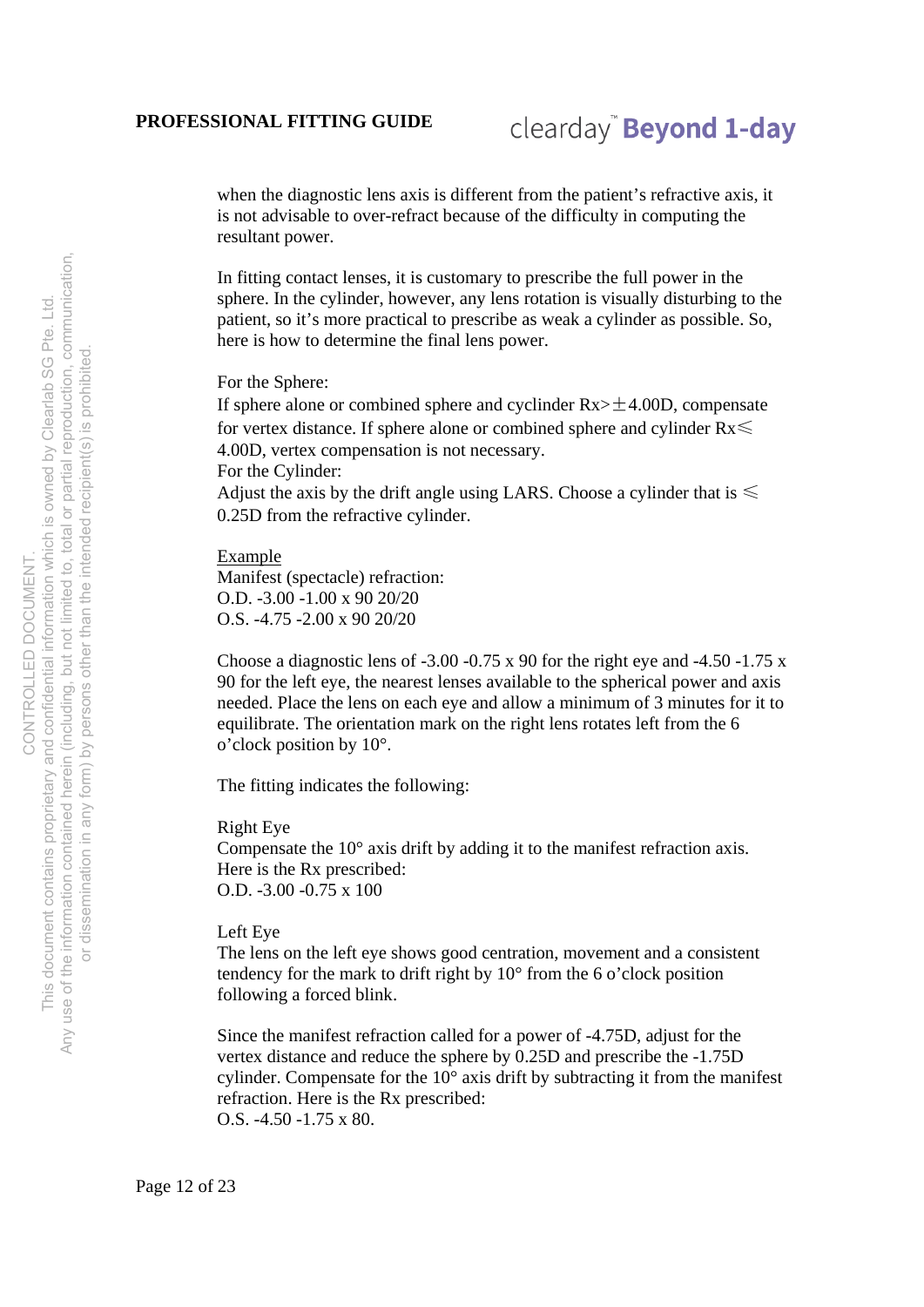If vision is acceptable, perform a slit lamp examination to assess adequate fit (centration and movement). If fit is acceptable, dispense the lenses instructing the patient to return in one week for reassessment.

#### **Multifocal Fitting Guidelines**

#### **1. Presbyopic Needs Assessment and Patient Education.**

Multifocal contact lenses may produce compromise to vision under certain circumstances and the patient should understand that they might not find their vision acceptable in specific situations (i.e. reading a menu in a dimly lit restaurant, driving at night in rainy/foggy conditions etc). Therefore, caution should be exercised when the patient is wearing the correction for the first time until they are familiar with the vision provided in visually challenging environments. Occupational and environmental visual demands should be considered. If the patient requires critical visual acuity and steropsis, it should be determined by trial whether this patient can function adequately with the **cleardayTM Beyond 1-day Multifocal** Daily Disposable soft silicone hydrogel contact lenses for the correction of presbyopia. **cleardayTM Beyond 1-day Multifocal** Daily Disposable soft silicone hydrogel contact lenses for the correction of presbyopia may not be optimal for such activities as:

- 1) Visually demanding situations such as operating potentially dangerous machinery or performing other potentially hazardous activities; and
- 2) Driving automobiles (e.g. driving at night). Patients need to ensure they meet state driver license requirements and should be advised to not drive with this correction, OR may require that additional over-correction be prescribed.

**cleardayTM Beyond 1-day Multifocal** Daily Disposable soft silicone hydrogel contact lenses for the correction of presbyopia are not recommended for patients who have -1.00 D or greater of refractive cylinder as this level of uncorrected cylinder may lead to additional visual compromise.

#### **2. Initial Power Determination**

A spectacle refraction should be performed to establish the patient's baseline refractive status and to guide in the selection of the appropriate lens power. Remember to compensate for vertex distance if the refraction is greater than ±4.00D. Determine the spherical equivalent distance prescription for a multifocal patient. Determine the eye dominance using one of the methods below:

#### Method 1<sup>.</sup>

Determine which eye is the "sighting eye." Have the patient point to an object at the far end of the room. Cover one eye. If the patient is still pointing directly at the object, the eye being used is the dominant (sighting) eye.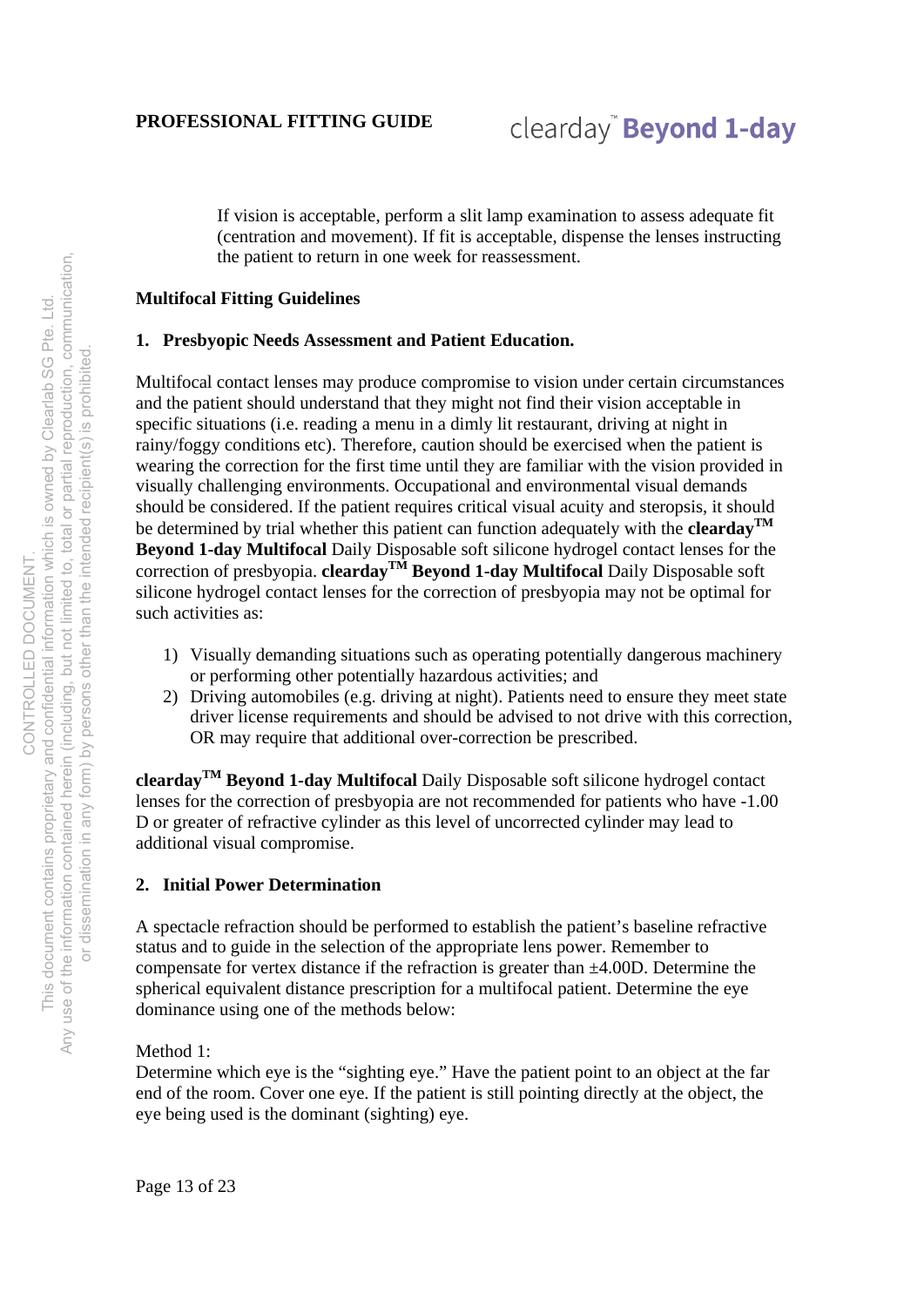#### Method 2:

Determine which eye does not accept added plus power. Place a +1.00D hand-held trial lens in front of one eye and then the other while the distance refractive error correction is in place for both eyes while the patient is viewing the distance visual acuity chart. The eye with the plus over it that the patient notices the greatest reduction in vision is determined to be the dominant eye.

#### **3. Select the Initial Trial Lens**

- 1) For each eye, select the trial lens distance power that is closest to the patient's distance spherical equivalent. Remember to compensate for vertex distance if the refraction is greater than ±4.00D.
- 2) Select the near power of the lens based on the patients ADD range as follows:
	- ADD:  $+0.50$  to  $+1.00$  use a  $+1.00$  near ADD lens on each eye
	- ADD:  $+1.25$  to  $+1.50$  use a  $+1.50$  near ADD lens on each eye
	- ADD:  $+1.75$  to  $+2.00$  use a  $+2.00$  near ADD lens on each eye
	- ADD:  $+2.25$  to  $+2.50$  use a  $+2.00$  near ADD on the dominant eye and a  $+2.50$ near ADD lens on the non-dominant eye
- 3) Allow the lenses to settle for a minimum of 10 minutes.
- 4) Assess distance and near vision binocularly and monocularly.
- 5) Demonstrate the vision under various lighting conditions (normal and decreased illumination) and at distance, intermediate, and near.
- 6) Make adjustments in power as necessary based on the distance over-refraction. The use of hand held trial lenses is recommended. Check the impact on distance and near vision.
- 7) If vision is still unacceptable, make adjustments in power as necessary (see "Multifocal Troubleshooting" below). If distance and near vision are acceptable, perform a slit lamp examination to assess adequate fit (centration and movement). If fit is acceptable, dispense the lenses instructing the patient to return in one week for reassessment (see dispensing and follow up information in PATIENT MANAGEMENT).

#### **4. Multifocal Troubleshooting**

#### **Unacceptable Distance Vision:**

Starting with 0.25 DS steps and dominant eye using hand held trial lens, determine the amount of additional plus or least minus over one or both eyes that improves distance vision without affecting near vision.

#### **Unacceptable Near Vision:**

Starting with 0.25 DS steps and non dominant eye using hand held trial lenses determine the most plus least minus over one or both eyes that improve near vision without affecting distance vision.

Page 14 of 23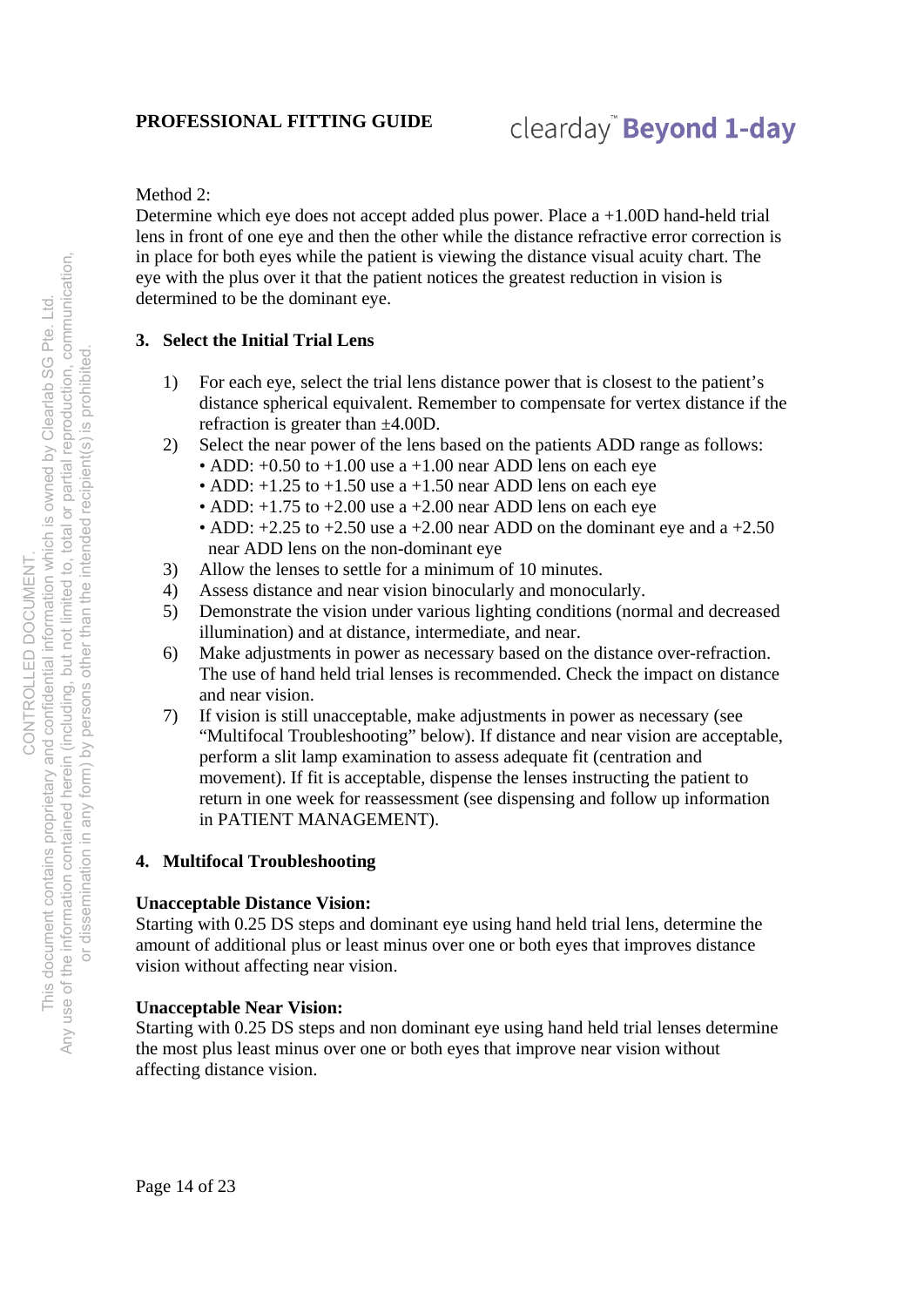#### **Tips for multifocal fitting**

- Careful patient selection and set correct expectations with them.
- Use up to date most plus least minus vertex distance corrected best sphere prescription.
- Adhere to manufactures suggested fitting guidelines.
- Assess vision in good illumination and with real life scenarios.
- Do not use phoropter or trial frame when assessing /improving vision use hand held trial lenses.
- Assess vision binocularly using hand held lenses.
- Use 0.25 DS steps when altering lenses. It is unusual for more than 0.25 DS changes to be needed.
- Take care when adding additional minus power for distance vision so that near vision is not affected.
- Always use the lowest ADD power possible to achieve acceptable near vision
- If patient is happy with visual acuity do not attempt to refine to best Snellen acuity as with spectacle refraction. The proviso being subjective assessment is clinically and professionally acceptable.

#### **Monovision Fitting Guidelines**

- 1. Patient Selection
	- A. Monovision Needs Assessment

For a good prognosis the patient should have adequately corrected distance and near visual acuity in each eye. The amblyopic patient or the patient with significant astigmatism (greater than 1.50 diopter) in one eye may not be a good candidate for monovision with the **cleardayTM Beyond 1-day (Avefilcon** A) **Daily Disposable soft silicone hydrogel contact lens**.

Occupational and environment visual demands should be considered. If the patient requires critical vision (visual acuity and stereopsis) it should be determined by trial whether this patient can function adequately with monovision. Monovision contact lens wear may not be optimal for such activities as:

- (1) visually demanding situations such as operating potentially dangerous machinery or performing other potential hazardous activities; and
- (2) driving automobiles (eg. driving at night). Patients who cannot pass their state drivers license requirements with monovision correction should be advised not to drive with this correction, or may require that additional over-correction be prescribed.

Page 15 of 23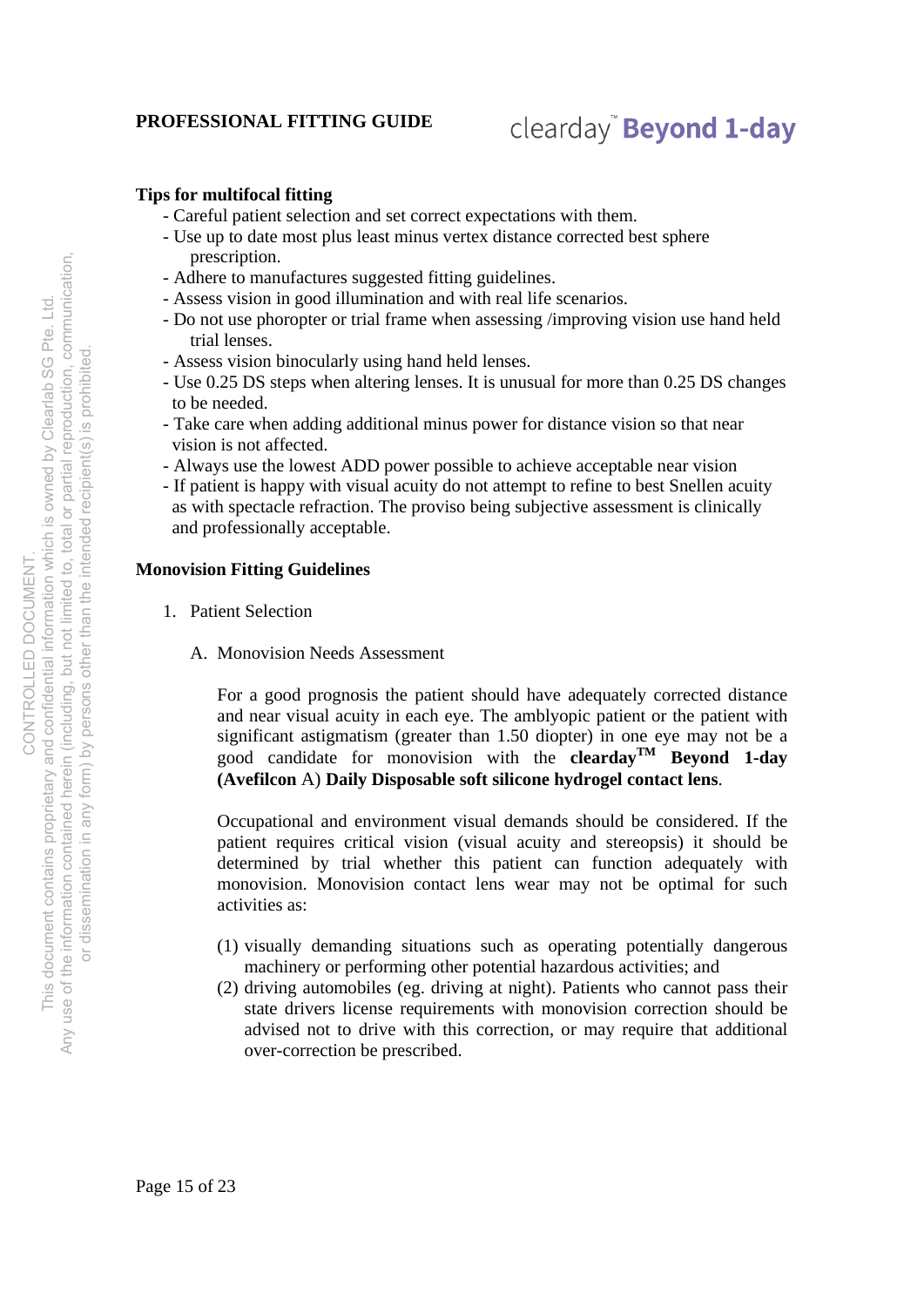#### B. Patient Education

All patients do not function equally well with monovision correction. Patients may not perform as well for certain tasks with this correction as they have with bifocal reading glasses. Each patient should understand that monovision, as well as other presbyopic contact lenses, or other alternative, can create a vision compromise that may reduce visual acuity and depth perception for distance and near tasks. During the fitting process it is necessary for the patient to realize the disadvantages as well as the advantages of clear near vision in straight ahead and upward gaze that monovision contact lenses provide.

2. Eye Selection

Generally, the non-dominant eye is corrected for near vision. The following test for eye dominance can be used.

A. Ocular Preference Determination Methods

Method 1 – Determine which eye is the "sight eye". Have the patient point to an object at the far end of the room. Cover one eye. If the patient is still pointing directly at the object, the eye being used is the dominant (sighting) eye.

Method 2 – Determine which eye will accept the added power with the latest reduction in vision. Place a trial spectacle near add lens in front of one eye and then the other while the distance refractive error correction is in place for both eyes. Determine whether the patient functions best with the near add lens over the right or left eye.

B. Refractive Error Method

For anisometropic corrections, it is generally best to fit the more hyperopic (less myopic) eye for distance and the more myopic (less hyperopic) eye for near.

C. Visual Demands Method

Consider the patient's occupation during the eye selection process to determine the critical vision requirements. If a patient's gaze for near tasks is usually in one direction correct the eye on that side of near.

Example: A secretary who places copy to the left side of the desk will usually function best with the near lens on the left eye.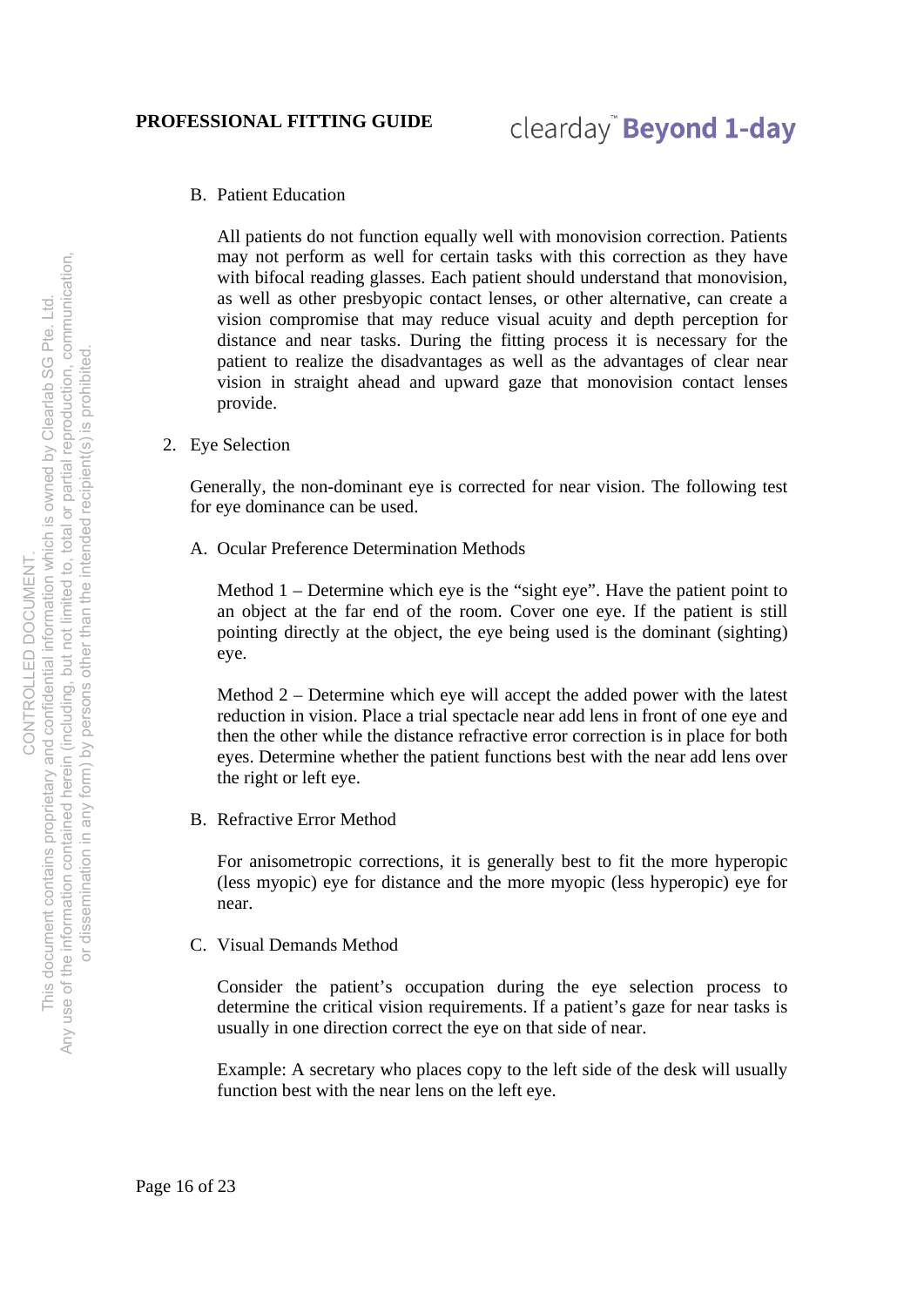3. Special Fitting Consideration

Unilateral Lens Correction:

 There are circumstances where only one contact lens is required. As an example, an emmetropic patient would only require a near lens while a bilateral myope may require only a distance lens.

Example:

A presbyopic emmetropic patient who requires a +1.75 diopter add would have a +1.75 lens on the near eye and the other eye left without a lens.

A presbyopic patient requiring a +1.50 diopter add who is -2.50 diopter myopic in the right eye and -1.50 diopter myopic in the left eye may have the right eye corrected for distance and the left uncorrected for near.

4. Near Add Determination

 Always prescribe the lens power for the near eye that provides optimal near acuity at the midpoint of the patient's habitual reading distance. However, when more than one power provides optical reading performance, prescribe the least plus (most minus) of the power.

5. Trial Lens Fitting

 A trial fitting is performed in the office to allow the patient to experience monovision correction. Lenses are fit according to the directions in the general fitting guidelines and base curve selection described earlier in the guide.

 Case history and standard clinical evaluation procedure should be used to determine the prognosis. Determine which eye is to be corrected for distance and which eye is to be corrected for near. Next determine the near add. With trial lenses of the proper power in place observe the reaction to this mode of correction.

 Immediately after the correct power lenses are in place, walk across the room and have the patient look at you. Assess the patient's reaction to distance vision under these circumstances. Then have the patient look at familiar near objects such as a watch face of fingernails. Again assess the reaction. As the patient continues to look around the room at both near and distance objects, observe the reactions. Only after these vision tasks are completed should the patient be asked to read print. Evaluate the patient's reaction to large print (eg. typewritten copy) at first and then graduate to news print and finally smaller type sizes.

 After the patient's performance under the above conditions is completed, tests of visual acuity and reading ability under conditions of moderately dim illumination should be attempted.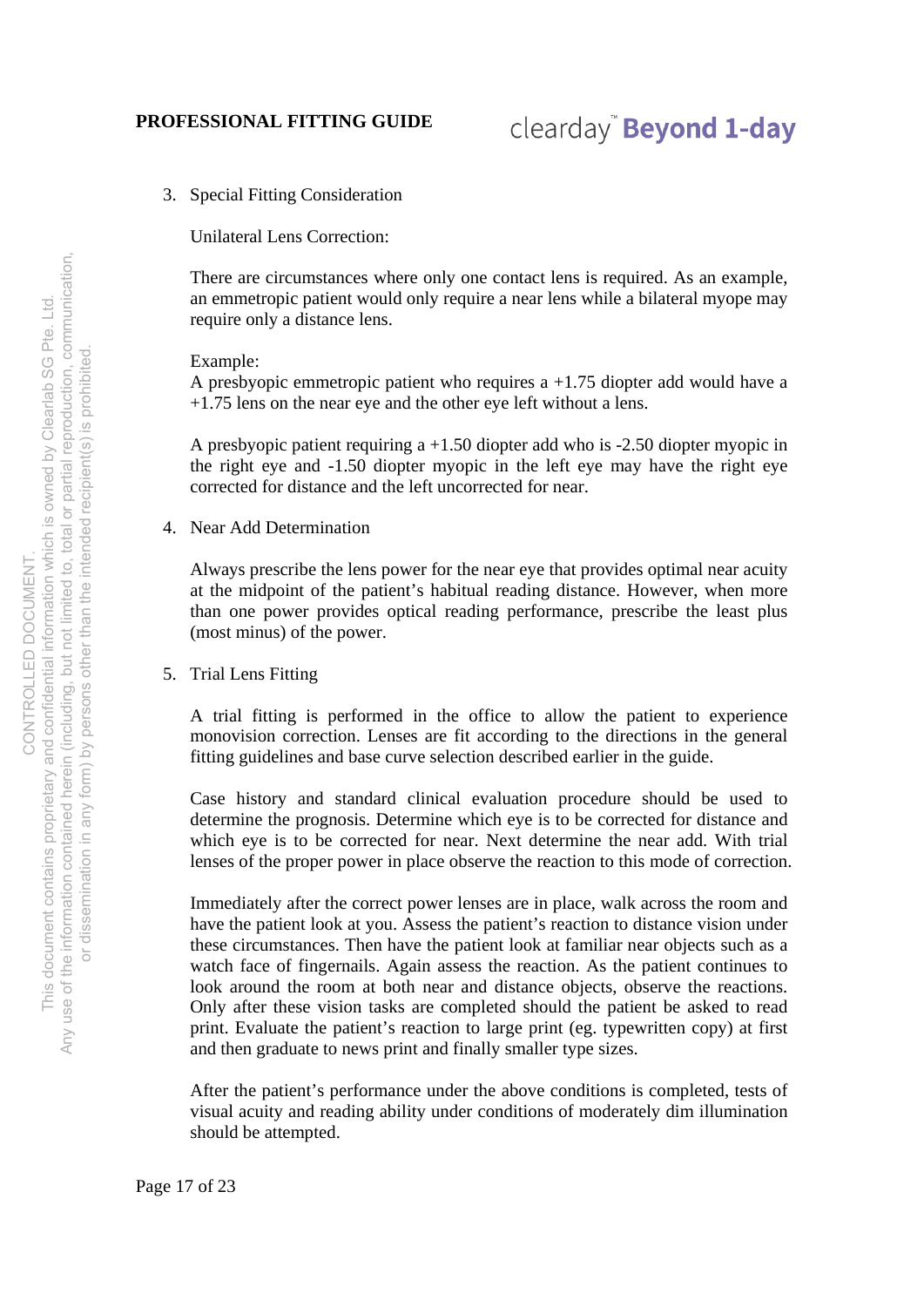An initial unfavorable response in the office, while indicative of a guarded prognosis, should not immediately rule out a more extensive trial under the usual conditions in which a patient functions.

6. Adaptation

 Visually demanding situations should be avoided during the initial wearing period. A patient may at first experience some mild blurred vision, dizziness, headaches, and a feeling of slight imbalance. You should explain the adaptational symptoms to the patient. These symptoms may last for a brief minute or for several weeks. The longer these symptoms persist, the poorer the prognosis for successful adaptation.

To help in the adaptation process the patient can be advised to first use the lenses in a comfortable familiar environment such as in the home.

Some patients feel that automobile driving performance may not be optimal during the adaptation process. This is particularly true when driving at night. Before driving a motor vehicle, it may be recommended that the patient be a passenger first to make sure that their vision is satisfactory for operating an automobile. During the first several weeks of wear (when adaptation is occurring), it may be advisable for the patient to only drive during optimal driving conditions. After adaptation and success with these activities, the patient should be able to drive under other conditions with caution.

7. Other suggestions

The success of monovision technique may be further improved by having your patient follow the suggestions below:

- Having a third contact lens (distance power) to use when critical distance viewing is needed.
- Having a third contact lens (near power) to use when critical near viewing is needed.
- Having supplemental spectacles to wear over monovision contact lenses for specific visual tasks may improve the success of monovision correction. This is particularly applicable for those patients who cannot meet state licensing requirements with a monovision correction.
- Make sure of proper illumination when carrying out visual tasks.

Success in fitting monovision can be improved by the following suggestions:

- Reverse the distance and near eyes if a patient is having trouble adapting.
- Refine the lens power if there is trouble with adaptation. Accurate lens power is critical for presbyopic patients.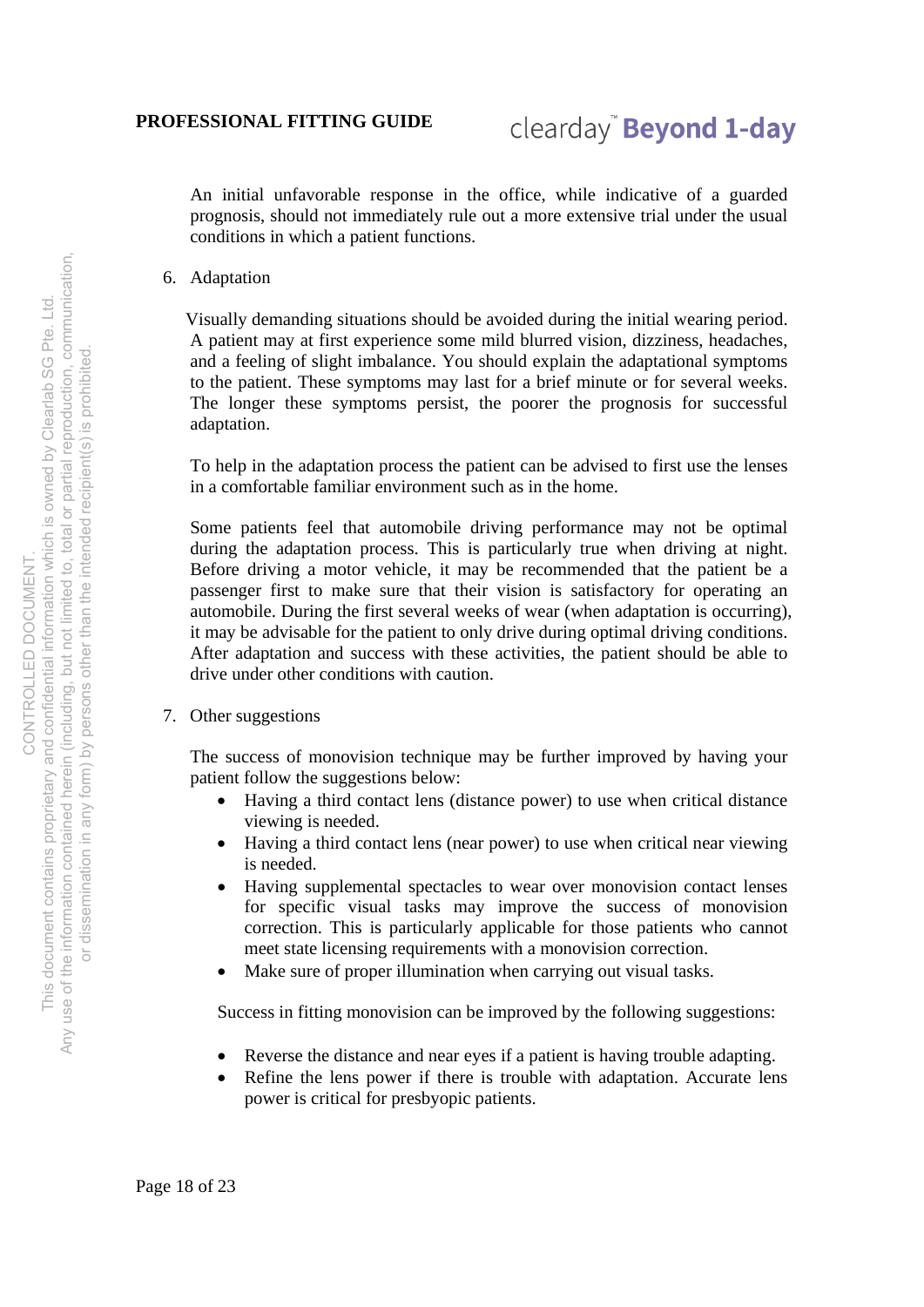Emphasize the benefits of the clear near vision in straight-ahead and upward gaze with monovision.

The decision to fit a patient with a monovision correction is most appropriately left to the eyecare practitioner in conjunction with the patient after carefully considering the patient's needs.

All patients should be supplied with a copy of the **clearday**<sup>TM</sup> Beyond 1-day **(Avefilcon A) Daily Disposable Soft Silicone Hydrogel Contact Lens**  Patient Instruction/ Wearer's Guide.

#### **INSTRUCTIONS FOR MONOVISION WEARER:**

- You should be aware that as with any type of lens correction, there are advantages and compromises to monovision contact lens therapy. The benefit of clear near vision in straight ahead and upward gaze that available with monovision may be accompanied by a vision compromises that may reduce your visual acuity and depth perception for distance and near tasks. Some patients have experienced difficulty adapting to it. Symptoms, such as mild blurred vision, dizziness, headaches and a feeling of slight imbalance may last for a brief minute or for several weeks as adaptation takes place. The longer these symptoms persists, the poorer your prognosis for successful adaptation. You should avoid visually demanding situations during the initial adaptation period. It is recommended that you first wear these contact lenses in familiar situations, which are not visually demanding. For example, it might be better to be a passenger rather than a driver of an automobile during the first few days of lens wear. It is recommended that you only drive with monovision correction if you pass your state drivers licenses requirements with monovision correction.
- Some monovision patients will never be fully comfortable functioning under low levels of illumination, such as driving at night. If this happens, you may want to discuss with your eyecare practitioner having additional contact lenses prescribed so that both eyes are corrected for distance when sharp distance binocular vision is required.

If you require very sharp near vision during prolonged close work, you may want to have additional contact lens prescribed so that both eyes corrected for near when sharp near binocular vision is required.

- Some monovision patients require supplemental spectacles to wear over the monovision correction to provide the clearest vision for critical tasks. You should discuss this with your eyecare practitioner.
- It is important that you follow your eyecare practitioner's suggestions for adaptation to monovision contact lens therapy. You should discuss any concerns that you may have during and after the adaptation period.

Page 19 of 23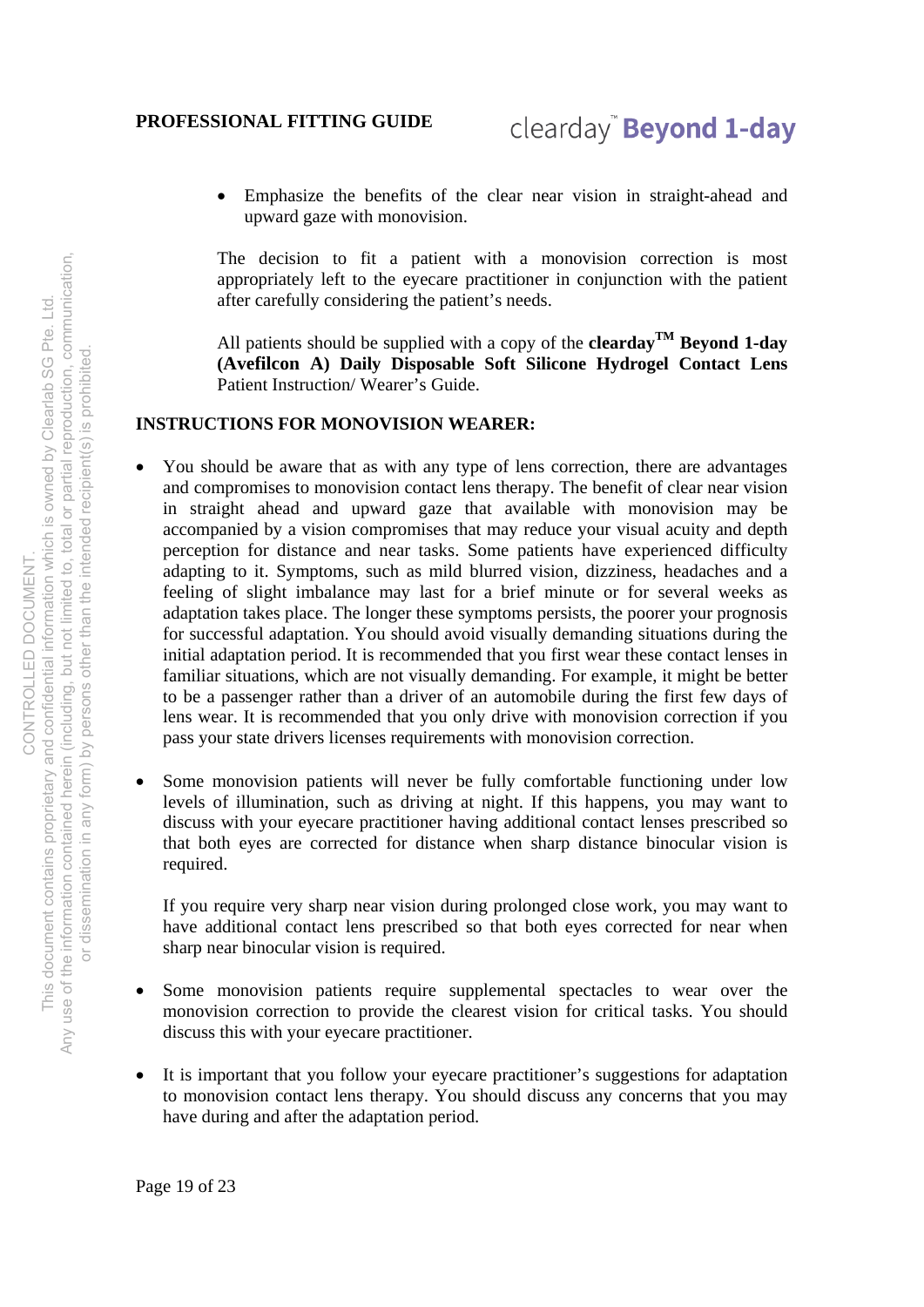The decision to be fit with monovision correction is most appropriately left to the eyecare practitioner in conjunction with you, after carefully considering and discussing your needs.

At the follow up examinations, the patient should report good subjective quality of vision. Adaptation to the vision with **cleardayTM Beyond 1-day (Avefilcon A) Daily Disposable Soft Silicone Hydrogel Contact Lens** should occur almost immediately and should definitely be reported within the first (1 week) follow-up visit. At these follow-up visits the eyecare practitioner should:

- 1. Check distance and near acuity with lens in place
- 2. Over-refract to verify lens prescription
- 3. Observe position of lens on the cornea. The lens should be centered and move on upward gaze and with blink.
- 4. Evert the lids to examine the tarsal conjunctiva and check for incidence of giant papillary conjunctivitis.
- 5. Remove the lens. Check corneal curvature. There should be no substantial changes in either meridian.
- 6. Perform a slit-lamp examination with and without Fluorescein. Check for corneal edema, corneal abrasion, vascularization, corneal infiltrates and perilimbal injection. Reinsert the lens only after all residual Fluorescein has dissipated from the eye.

#### **LENS HANDLING (in-office cleaning)**

Wash and rinse hands thoroughly, making certain that all soap residues have been rinsed away before drying with a lint free towel. It is suggested to wet the lens while in the eye using wetting drops before removal. Always start with the right eye first in order to avoid mixing the lenses. Avoid touching the inside (concave) surface of the lens. It is possible, though not likely, that the lens might be inside out; therefore, check the lens by placing it on the index finger and examine its profile. If the edges of the lens tend to point outward, the lens is inside out. After removing the lens from its container assure that it is clean, clear and wet.

Each **cleardayTM Beyond 1-day (Avefilcon A) Daily Disposable Soft Silicone Hydrogel Contact Lens** is received in the eyecare practitioner's office in a sterile blister pack. To assure sterility the blister pack should not be opened until ready for use.

To open the blister pack pull back the lid where indicated. Upon removing the cover the lens may be removed and is ready for use.

**cleardayTM Beyond 1-day (Avefilcon A) Daily Disposable Soft Silicone Hydrogel Contact Lens** are not reused in diagnostic procedures.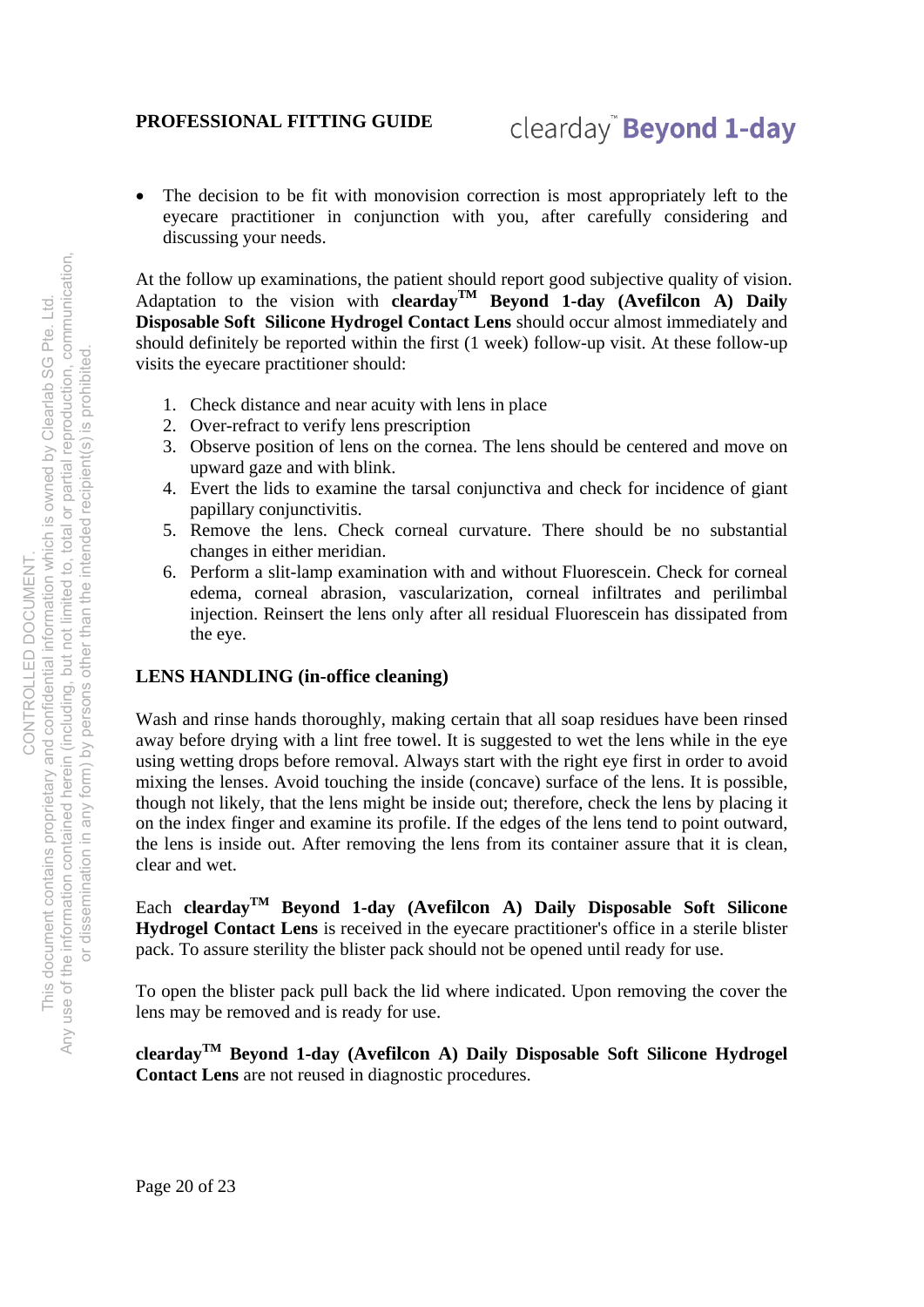#### **CLEANING:**

The **cleardayTM Beyond 1-day (Avefilcon A) Daily Disposable Soft Silicone Hydrogel Contact Lens** are designed as a Daily Disposable lens.

The lens is intended to be **WORN ONCE** and discarded upon removal. The patient should be instructed to start the next wearing period with a new, unexpired lens.

Emergency lens cleaning and disinfection is not recommended. The patient should be reminded to have replacement lenses or back-up spectacles available at all times

#### **RECOMMENDED WEARING SCHEDULE:**

Close professional supervision is recommended to ensure safe and successful contact lens wear. If the patient complains of discomfort, decreased vision, ocular injection or corneal edema, the lens should be removed and the patient scheduled for examination. The problem may be relieved by putting the patient on a different wearing schedule or possibly by refitting the lens.

#### **THE WEARING SCHEDULE SHOULD BE DETERMINED BY THE EYECARE PRACTITIONER.**

It may be advisable for patients who have never worn contact lenses previously to be given a wearing schedule that gradually increases wearing time over a few days. This is to allow more gradual adaptation of the ocular tissues to contact lens wear. It is important not to exceed the wearing schedule. The eyecare practitioner should emphasize the importance of adhering to the initial maximum wearing schedule. Regular check ups, as determined by the eye care practitioner, are also extremely important.

The **cleardayTM Beyond 1-day (Avefilcon A**) **Daily Disposables Soft Silicone Hydrogel Contact Lens** is indicated for daily wear. Normal daily wear of lenses assumes a minimum of 6 hours of non-lens wear everyday (i.e. for every 24 hours). The maximum suggested wearing schedule for the **cleardayTM Beyond 1-day (Avefilcon A) Daily Disposables Soft Silicone Hydrogel Contact Lens** is suggested below:

| DAY          |  |  |                   |
|--------------|--|--|-------------------|
| <b>HOURS</b> |  |  | All working hours |

**STUDIES HAVE NOT BEEN COMPLETED TO SHOW THAT THE cleardayTM Beyond 1-day (Avefilcon A) Daily Disposables Soft Silicone Hydrogel Contact Lens" IS SAFE TO WEAR DURING SLEEP**. Patients should not sleep while wearing this product.

The **cleardayTM Beyond 1-day (Avefilcon A**) **Daily Disposables Soft Silicone Hydrogel Contact Lens** is intended to be **WORN ONCE** and discarded upon removal.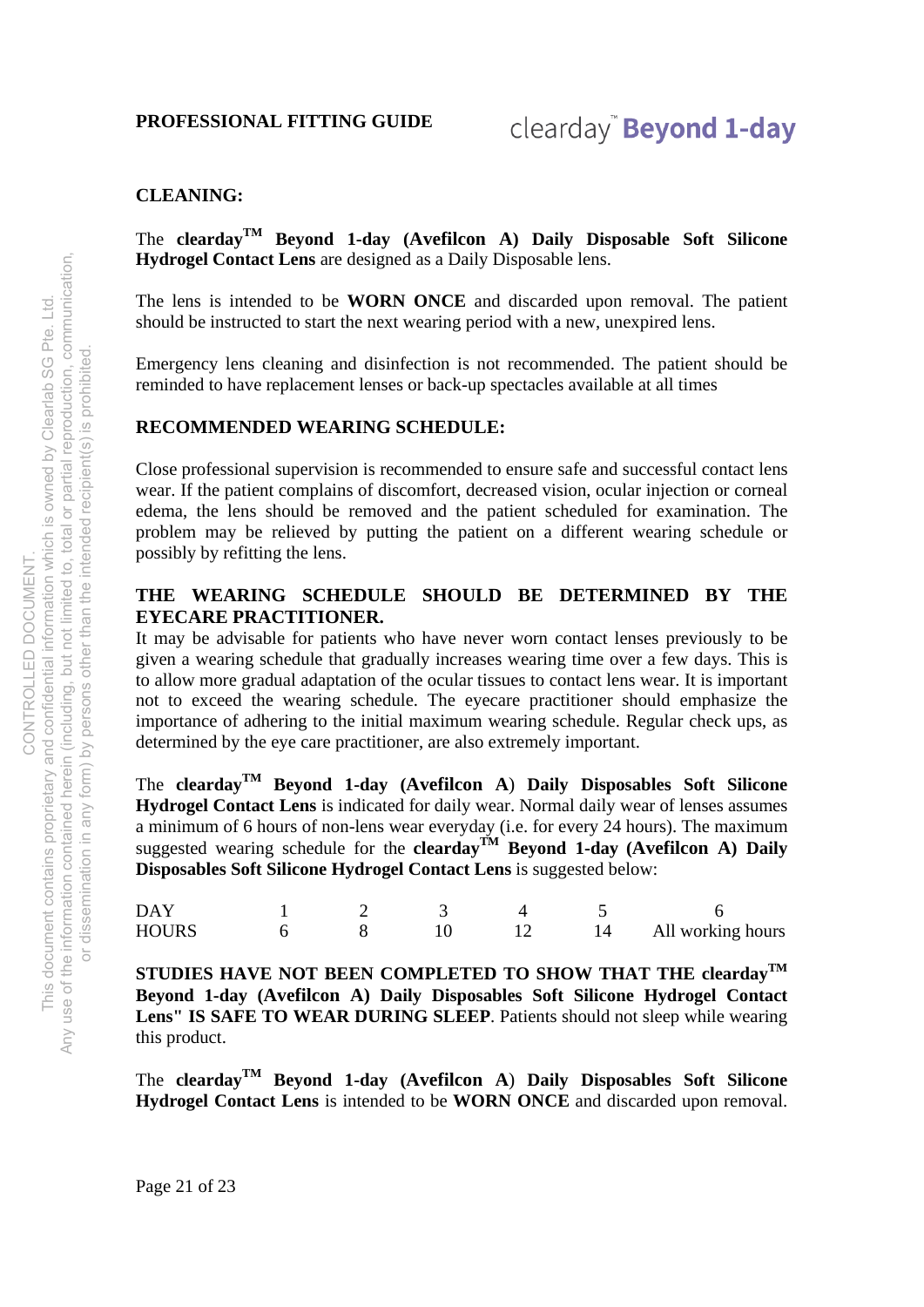The patient should be instructed to start the next wearing period with a new, unexpired lens.

#### **EMERGENCIES:**

Emergency lens cleaning and disinfection is not recommended. The patient should be reminded to have replacement lenses or back-up spectacles available at all times.

The patient should be informed that if any chemical of any kind (household products, gardening solutions, laboratory chemicals, etc) are splashed into the eyes, the patient should:

#### **FLUSH EYES IMMEDIATELY WITH TAP WATER AND IMMEDIATELY CONTACT YOUR EYECARE PRACTITIONER OR VISIT A HOSPITAL EMERGENCY ROOM WITHOUT DELAY REPORTING OF ADVERSE REACTIONS**

#### **HOW SUPPLIED:**

Each lens is supplied sterile in blister packs containing buffered saline solution. The blister pack is marked with dioptric for spherical lenses or toric power, cylinder axis for toric lenses, multifocal add for multifocal lenses, Rx symbol, sterile symbol, composition of the lens, manufacturing lot number and expiration date of the lens. The blister pack is also marked as 'NOT FOR INDIVIDUAL RESALE'.

#### **REPORTING OF ADVERSE REACTION:**

Practitioners should report any adverse reactions to **cleardayTM Beyond 1-day (Avefilcon A**) **Daily Disposables Soft Silicone Hydrogel Contact Lens** within 5 days to at the address below:

**Clearlab SG Pte. Ltd.**  139 Joo Seng Road, Singapore 368362 Tel: +65 6749 1090 Fax: +65 6282 3953 Email: Regulatory@clearlab.com Website: www.clearlab.com

**CAUTION: Federal law restricts this device to sale by or on the order of a licensed practitioner.**